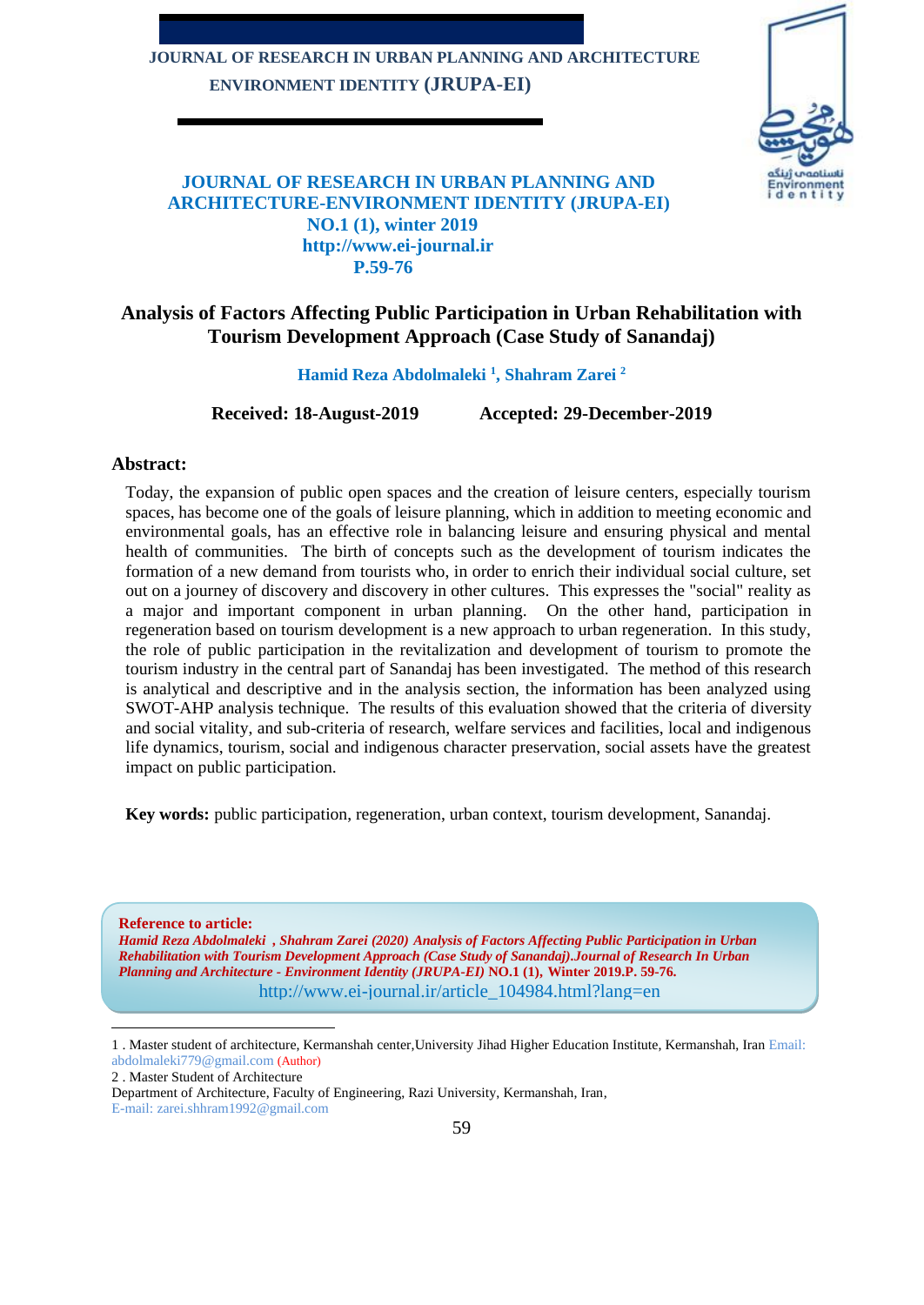## **1. INTRODUCTION**

Today, urban regeneration is a global issue, and by and large, having an effective urban regeneration program has become one of the most important solutions for all cities in the world that want to abandon horizontal and extensive development and intensive and intensive development. (Leary & McCarthy, 2013: 25). If we consider urban regeneration as a comprehensive and integrated view that leads to the analysis of urban texture problems and through the development of economic, physical, social, and environmental conditions, causes a comprehensive revitalization of the texture (Roberts, 2003: 5) and concepts such as improvement Includes renovation, reconstruction, empowerment and psychotherapy (Lichfield, 2000: 44). Therefore, regeneration as the main approach to urban restoration and protection based on accurate analysis of the status of a target area, the simultaneous adaptation of the physical texture, social structures, economic foundation and environmental status of an area. Historical context of cities in terms of age Physical heritage, lands appropriate to cultural performance is the most important physical-spatial context of cultural values (Safdari, Pourjafar, Ranjbar, 1393: 26). Among these, the city center and especially the center of historical cities are of strategic importance; Because of the wide variety of urban activities in one place, they are a determining part, in another sense, the beating heart of any city (Landry & Bianchini, 1995). Urban contexts, while having high civilizational values, are part of the identity of the city and the identity of any country. Therefore, it is important to discuss the re-creation of historical contexts that lead to the preservation of the identity of the city and urban neighborhoods. In regeneration, the basis of social development activities and projects consistent with the historical context on the one hand and the restoration and protection of urban heritage on the other hand are emphasized (Smith, 2007: 22), (Aminzadeh, Dadras, 101: 1391). In recent years, social regeneration policies have been evaluated as a tool for modernization and a strategic planning approach in historical per capita (Isaac, 2009: 5). One of the best ways to achieve the goals of modernization and improvement is to use the capacities of social capital; So that the level of trust and participation of people in government institutions in relation to worn-out urban structures, including the municipality, renovation and improvement organization, as well as facilitation companies for the renovation of worn-out urban structures, is directly related to the amount of social capital (Hatami Nejad Et al. 1393, 66). Nowadays, city officials in search engines are a way to market cities. In this regard, tourism development is a strategy to increase competitive advantage by providing an image, a source of high economic value, cultural and political importance and economic and social development. The main purpose of this discussion is to make it more attractive for investment, attracting tourists and potential residents with a view to community development and local identity reconstruction (konig, 2011: 5). In fact, the brand of a city in tourism is the edge of the city in economic and social competition for tourism development. In addition to having positive economic aspects, tourism development can lead to closeness between people of different nationalities and lasting peace. Cities lose their spatial identity in the process of globalization and accept the same forms and patterns. Therefore, in addition to preserving its local identities, it is necessary to provide the ground for the development of the brand by providing differentiated services (Sepehrnia, 25: 1390). Cultural tourism is considered as one of the most important trends in tourism and leisure studies, which is based on attractions and cultural, spiritual, historical and anthropological heritage (Babaifard, Heidarian, 1394: 1). In this regard, more and more attention to cultural and historical monuments, especially worn-out historical contexts, is one of the requirements for the development of social tourism (Papli Yazdi, Saghaei, 1391: 50). Assessing the goals and strategies of people's participation in revitalizing the urban fabric with a tourism development approach will enable them to understand their issues and problems, plan for issues and problems, contribute to the implementation of the program, and then evaluate it themselves. However, despite the minimal attention and

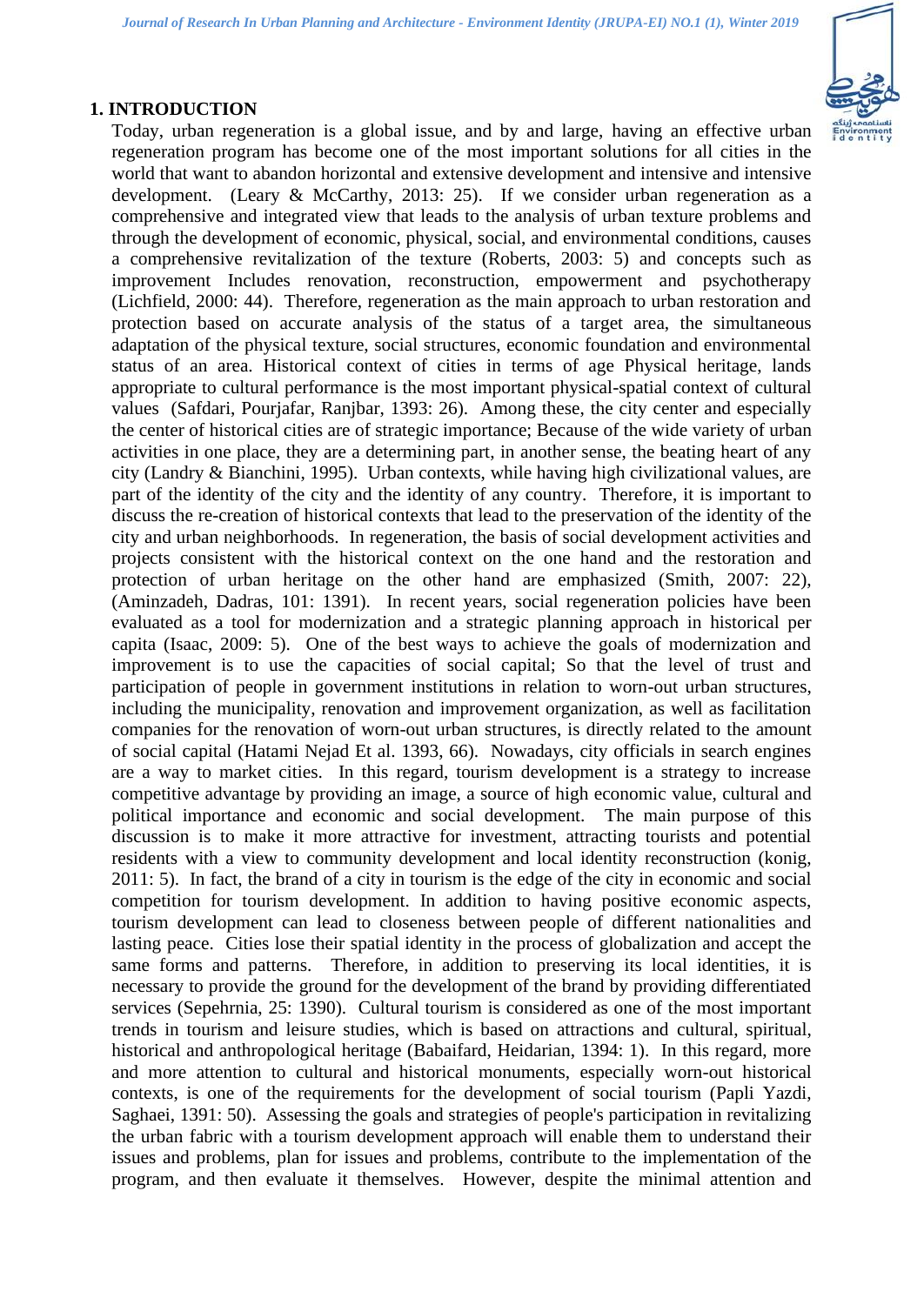

protection measures in these valuable historical treasures that are still unknown to many of us, these textures welcome tourists who with the approach of becoming more aware of these mysteries and perhaps return to the essence of what "Social identity" refers to these social and historical treasures. Highlighting the tourism of historical sites, producing and reproducing collective memories and centers of belonging, is the first step to mentally attract to the historical environment, which is a broad category that introduces a new phenomenon called the development of urban tourism, which Ensure the real and civic life of the city by realizing the potentials of urban tourism, historical context and identity during a direct and two-way relationship with urban tourism. The city of Sanandaj is one of the cultural cities of western Iran, which due to its mansions and historical monuments, many tourists from Iran and other parts of the world travel to this city every year to see this monument. In recent decades, the central and old textures of cities have been left to their own devices and due to neglect and lack of attention, they have suffered from many problems. The values hidden in these contexts, including the buildings, historical passages and the organization of their physical space, which are in fact the relics of the past and the revival of the collective memories of the people of the city, have been worn out or destroyed due to these problems. The central part of Sanandaj is a collection of old neighborhoods of this city that show signs of erosion in its neighborhoods. In this study, the central neighborhoods, which are located in the center and core of Sanandaj city, have suffered from physical-spatial and sometimes socio-cultural deterioration for many years. Multiple improvement and modernization plans prepared by different organs, lack of coordination, inconsistencies in goals and lack of participation of people for prosperity and development

Due to the social potentials of this neighborhood, tourism has caused inefficiency and disorder in the facilities and welfare equipment of this area. Therefore, considering the valuable and historical elements of the central core of the city, it requires serious attention in order to diversify and revitalize this neighborhood with an optimal pattern. Therefore, the main purpose of this study is to explain the factors affecting public participation in revitalizing the central fabric with an emphasis on tourism development. In order to achieve this goal, the question arises: What are the strategies for the development and promotion of tourism using valuable elements as primary sources of stimulus for regeneration in the central context?

 Researchers such as Orbash (2000), Baud Bowie (1998), Ashworth, and Tanbage (1995) have examined this issue from the perspective of tourism management and planning. In Iran, too, Taghvaei (2008), Tulayi (2006), Mahvash Mohammadi (2001) and Sikh-e-Islami (1999), Dadras (2010) and Amirzadeh (2010) in connection with the physical-spatial planning of tourism, creating a tourism-recreational complex, Design of tourist sidewalks and design of urban spaces of squares and streets in order to organize the physical space of a historicalcultural axis. Flamaki (1995), Hanachi (2001), Habibi (2002), Tavassoli et al. (1989), Izadi Vahizadeh (2004) have given. Aminzadeh and Dadras (2012), to recreate culture-oriented in the historical context of Qazvin with an emphasis on urban tourism. Sarafraz and Sheikhi (2014), Urban Tourism Development Historical Perception of Dezful with Emphasis on Cultural Recreation. Mohammadinejad and Moshtaghi (2015), Recreating Culture in the Historical Texture of Shushtar with Emphasis on Urban Return. Mokhberi va Alaei (2013), Cultural Reconstruction in the Historical Context of Khorramabad with Emphasis on Urban Turnaround. Poorahmad and Hosseini (2015), Recreating Urban Historical Textures for the Development of Cultural Tourism. Babaeifard and Heidarian (2015), Cultural Tourism and Sustainable Urban Development with Emphasis on Recreating Historic Dilapidated Textures.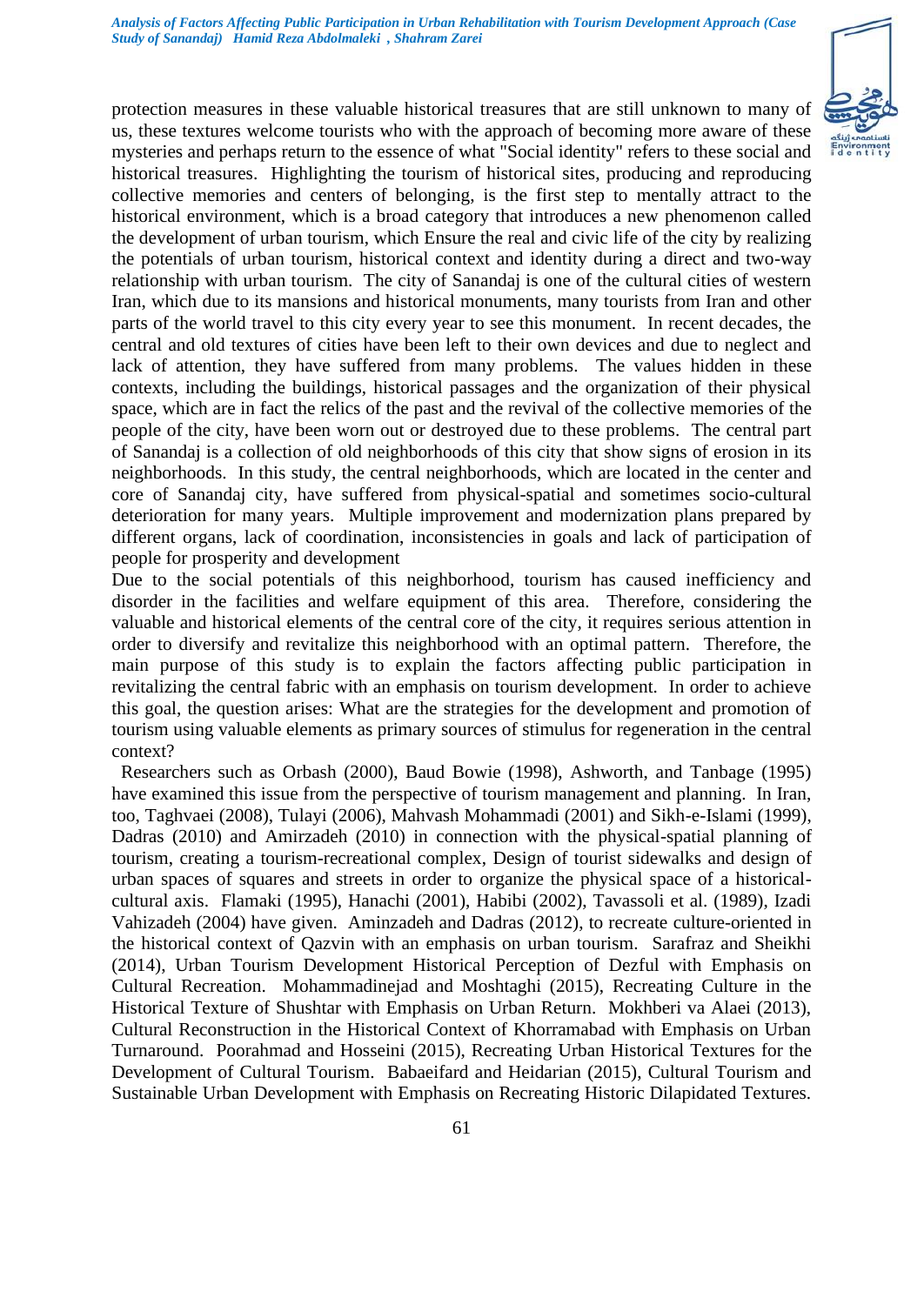

Razeghi and Homa Garani (2013) have studied the development of tourism with emphasis on social regeneration in the historical contexts of Isfahan.

## **2. Theoretical foundations**

### **2-1-People's participation**

Public participation is the involvement of the people in the creation and management of their natural and artificial environments; And the value of social participation is that it transcends the boundaries and teachings of traditional speech. Social participation action is based on the principle that if citizens are active, instead of being treated as passive customers and intervening in the creation and management of their natural and artificial environments, then the environment will perform better (sanoff, 2000). The difference between participatory methods is in the degree of influence and participation of participants in decisions. Understanding this relationship is of paramount importance because managing the expectations of everyone involved in the participation process is critical. The point is not that all techniques should influence all decisions, as this does not happen in most cases. The point is that it must be determined by appropriate ways of relating and working with people. Of course, this is if there is to be an opportunity to succeed in the participatory process. Periscule defines participation in four levels (decision making and agreeing with decisions, influencing decisions, hearing opinions before decisions, awareness of decisions) (Priscoli, 2003: 61). Sometimes participatory processes lead to the development of local communities and lead to bottom-up development, which is based on the organization of local communities and the mobilization of endogenous social capabilities, which in turn leads to the use of social capital (technical and honest). ، 1388; 61). With the expansion of the new urban planning approach and the vision of sustainable development of local communities, governments and communities pay attention to creating participatory platforms to increase the impact of different social levels and tangible dimensions of urban life on projects, and neighborhood values and concepts such as sense of identity and Location, responsibility, collective participation and originality to the role of people, social capital and attention to the participatory role of stakeholders and influential in urban plans and projects were reconsidered (2000: 106, Onyx and Bullen ). In the discourses of urban management, the implementation of urban development projects and participation has found a special place. In fact, in the new development literature, due to the importance of the role of people in development, people are referred to as the real wealth of any society. The term bottom-up development refers to the participatory role of the people. Urban renewal must be done primarily by the people, and the governing bodies must be guiding, planning and organizing. That is, the organization of the place by residents under the guidance of interventionist organizations (Ahdnejad et al., 2012: 99). The experience of urban renovation in different cities of Iran shows that the realization of renovation and improvement of worn-out structures requires the presence and participation of people and direct and continuous communication with residents in all stages of planning, design and implementation (Shafaei Dastjerdi, 2012, 250). -203).

## **2-2-Central texture of the city**

 The historical center of the city is a place for the emergence and presence of civic life that has been formed in various areas of history and this feature has led to its central role (Habibi, Maghsoudi, 1381: 12). A coherent set of architecture, culture, economy and social exchanges of an urban structure with a historical background causes historical contexts to emerge over time and requires the emergence of importance to the climate and attention to indigenous cultures in the region (Movahed, 2007: 66). Historical context is one of the most important parts of the identity of any society and its emergence follows obedience to climatic and cultural structures (Flamaki, 2005: 127). Interventional approaches to worn-out and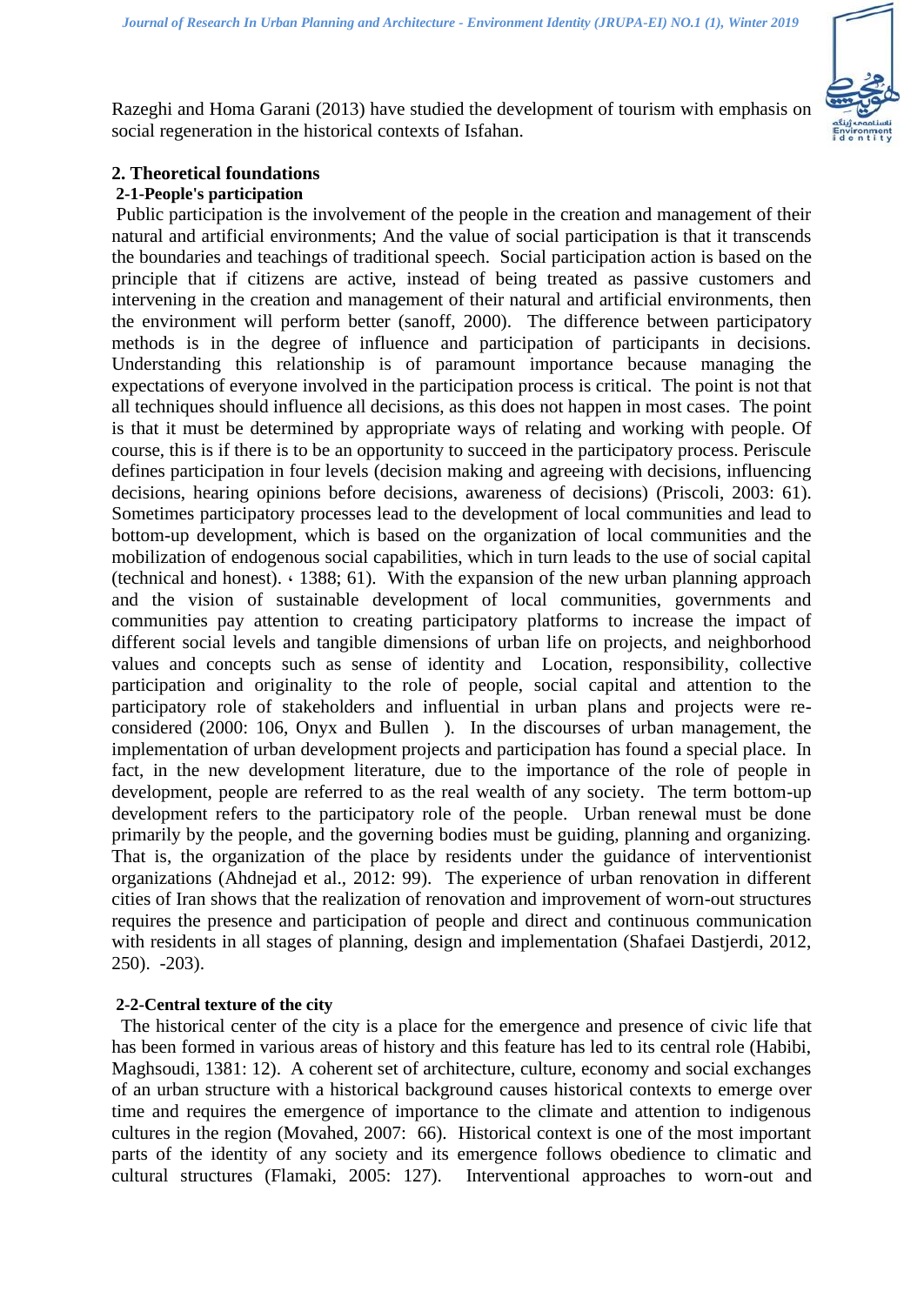

historical contexts in different urban dimensions in different periods have been subject to different tendencies and tendencies of thought. Issues such as war, economic crises, ideological developments, economic leaps and changes in the attitudes and values of societies have changed the process of interventions in the body of the city or macro-planning in the city (Autensity, 2008: 24). Human heritage (physical, cultural, social) has always been a category that has certainly been influenced by these thought processes because the physical context of the city is a place of expression and crystallization of cultural interactions and growth (Pratt, 109: 2008). Cultural activities basically have a high potential to attract tourists, so culture can be considered one of the most basic concepts in the field of city, design, economy and planning today. Therefore, intervention approaches in urban contexts, especially in contexts with historical values, have led to the use of these potentials in cities (Karroubi, Ahmadizad, Farshid Pira, 425: 1396).

#### **2-2-Central texture of the city**

 The historical center of the city is a place for the emergence and presence of civic life that has been formed in various areas of history and this feature has led to its central role (Habibi, Maghsoudi, 1381: 12). A coherent set of architecture, culture, economy and social exchanges of an urban structure with a historical background causes historical contexts to emerge over time and requires the emergence of importance to the climate and attention to indigenous cultures in the region (Movahed, 2007: 66). Historical context is one of the most important parts of the identity of any society and its emergence follows obedience to climatic and cultural structures (Flamaki, 2005: 127). Interventional approaches to worn-out and historical contexts in different urban dimensions in different periods have been subject to different tendencies and tendencies of thought. Issues such as war, economic crises, ideological developments, economic leaps and changes in the attitudes and values of societies have changed the process of interventions in the body of the city or macro-planning in the city (Autensity, 2008: 24). Human heritage (physical, cultural, social) has always been a category that has certainly been influenced by these thought processes because the physical context of the city is a place of expression and crystallization of cultural interactions and growth (Pratt, 109: 2008). Cultural activities basically have a high potential to attract tourists, so culture can be considered one of the most basic concepts in the field of city, design, economy and planning today. Therefore, intervention approaches in urban contexts, especially in contexts with historical values, have led to the use of these potentials in cities (Karroubi, Ahmadizad, Farshid Pira, 425: 1396).

#### **2-3-Urban regeneration**

The process of urban regeneration, which became the dominant movement in urban intervention from the 1990s onwards, was in fact a moderate movement between urban renewal and conservation in which the preservation of past values, the reuse of valuable buildings and textures, and the re-injection of life and Living in the urban body and old textures has been one of the dominant actions of this period. It can also be considered along with those parts that need to be renovated (Sahizadeh and Izadi, 1383: 11). Thus, on the one hand, an increasing understanding of art, culture and leisure has become an important component of urban regeneration, and on the other hand, the spread of views on the economic value of conservation has led to special approaches in both practical and theoretical dimensions of urban regeneration. (Sahizadeh, Izadi, 15: 1383). In the approach of urban renewal and revitalization, cultural and artistic categories, economic revitalization and social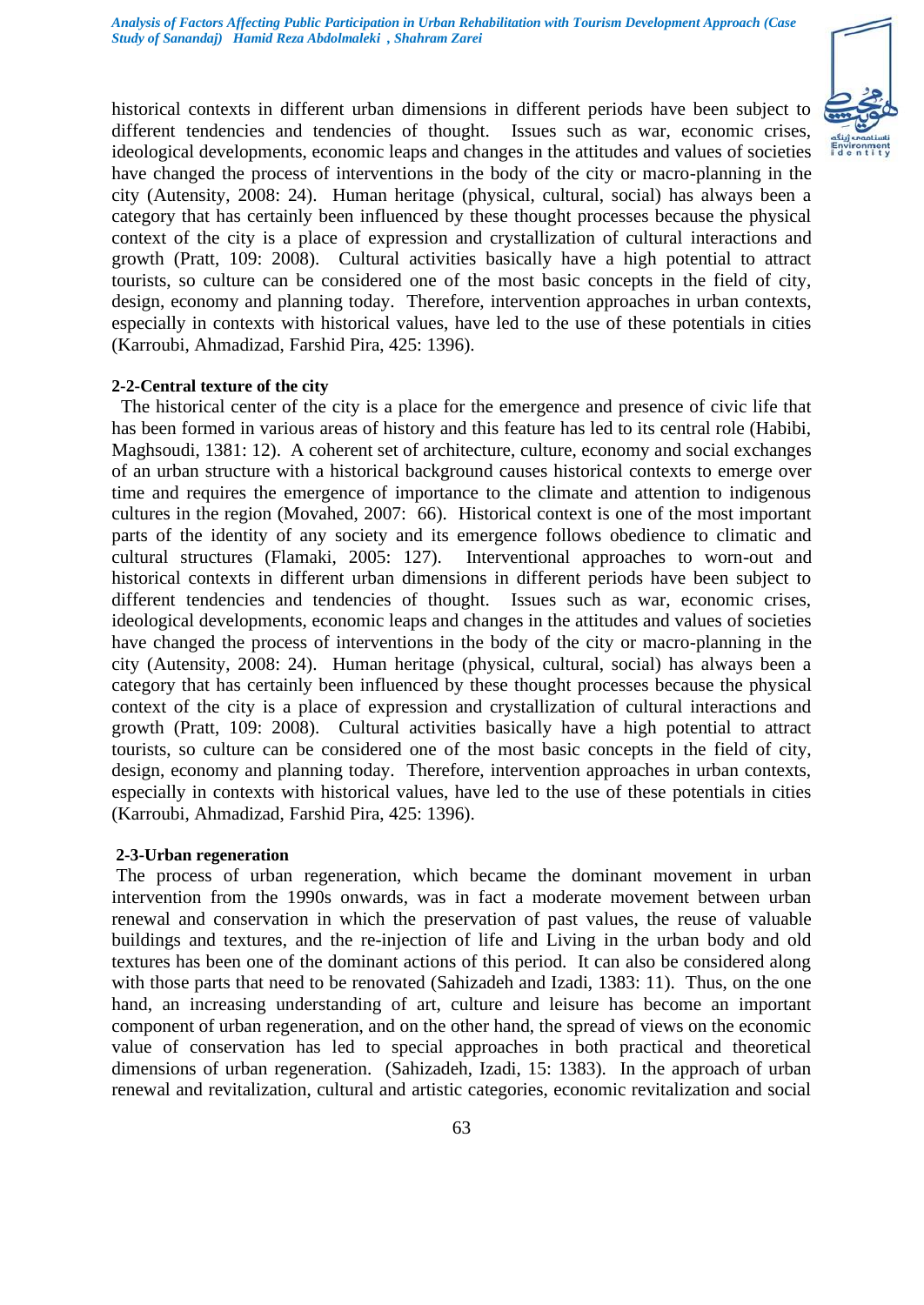

vitality have been given more attention and the originality of urban neighborhoods as a basic tool in the center of public policies for economic and physical revitalization of neighborhoods and contexts. It was facing urban decline. Strengthening the identity of a place means strengthening concepts such as the sense of belonging and this is the same with the environment, memorization, sense of place, sense of security and readability (Naderian, 1396: 90). He considers the identity conditions of a neighborhood as the spatial belonging of the residents, the collective memory of the residents' minds and the sense of belonging of the memory of the people to their neighborhood (Ghasemi, 1383-70: 1383). The most important factors forming the identity of urban neighborhoods are the index of human interactions, historical memory, behaviors and norms, culture and art and taste (Koohifard, 2013). In the target contexts of urban regeneration programs, improving environmental qualities, creating belonging and activities such as originality and promoting vitality increase the quality of these tissues and as a result, improve and renovate the tissues by citizens. Vitality, which according to "My Left" can be measured by counting pedestrians (My Left, 1384: 152) refers to the dynamic and active presence of people around the clock in urban environments (Khasto, 1388: 41) This is important only by increasing the factors of attracting and retaining citizens in public places on the one hand and eliminating the factors of their expulsion from the city on the other hand. Activities in urban spaces should be diverse, even if they are contrasting and not unique or a specific group can also be a factor to increase the vitality of the environment. He also considers the diversity of attractions, accessibility and connectivity as the main factors promoting vitality. He knew

(Chap Man, 162: 1384).

#### **2-4-Development of social tourism**

In the field of urban tourism, one of the prominent views is the model of Jensen-Verbeki (1986) about the environment. This model shows the old core of the city as a leisure product, the relationship between the elements of the old urban tourism system and the importance of the old core as a "leisure product" (Page & Hall, 2006: 150). Conditional elements generally include easy access to and around the city center (such as signposts), easy access to parking, transportation and special tourism services such as tourist information centers, guides, maps and maps. (Such as brochures), (Verbek-Jan, 1986). Cultural tourism (or culture-based tourism) as a subset of tourism, with the culture of a region or a city and in particular the lifestyle of its people, history, art, architecture, religions and other things that somehow define the way of life of an area. This strategy also includes cultural facilities such as museums and theaters in the urban areas of large and historic cities (OECD, 2008: 19). When the first major projects for the redevelopment of cities began to use cultural facilities such as museums, concert halls, theaters and cinemas to attract visitors and improve the appearance of declining urban areas (Smith, 2007: 12). This strategy has become one of the oldest and most important tourism generators in Europe and has remained a key role in the development of the European tourism industry. Therefore, the development of cultural facilities can help tourism development, improve local economic development and highlight the identity of the place. (Richards, 1996). The concept of "culture "Reconstruction" represents the use of scattered and small-scale cultural facilities or events as movements that are not so closely related to the main body and context of urban regeneration; (Lotfi, 1390: 51) In this approach, cultural activity is fully related to place strategies along with other activities in the environmental, social and economic fields, considering the role of culture, using historical and cultural values as resources For development and also paying attention to people's leisure time, the most important aspects are the tendency of cultural regeneration (Poorahmad, 1389: 12). The institutionalization of "cultural events" has played an effective role in consolidating the "urban regeneration" approach and as a factor to protect the heritage of improving environmental quality, restoring and recreating the physical structure, new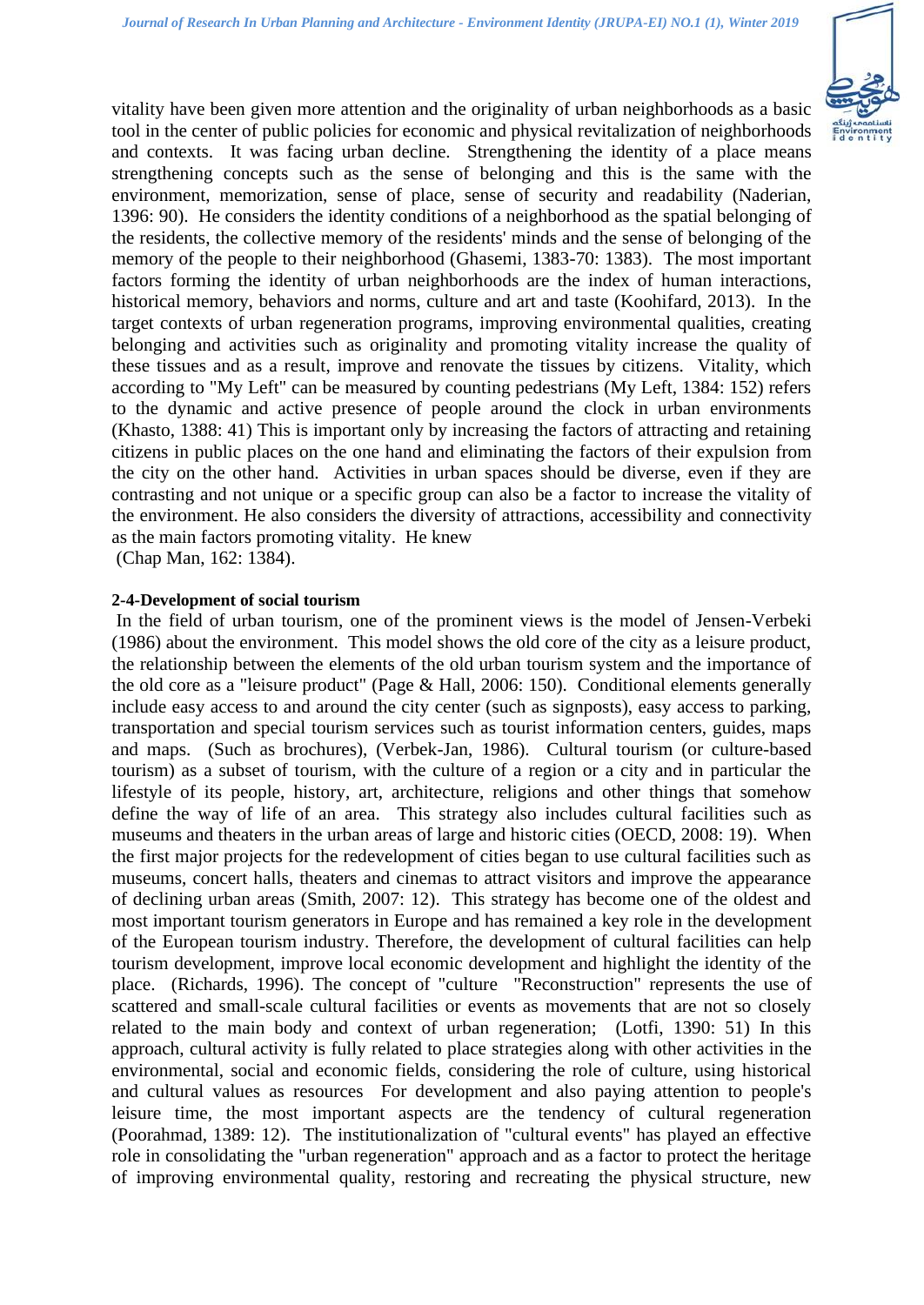

designs in harmony with the previous structure and entering new functions into structures. New turned. In cultural regeneration, the cultural factor is presented as a very important development strategy on a local and global scale (bird et al. 1993). The historical and internal context of cities in terms of antiquity, physical heritage, suitable lands with cultural functions as the most important physical-spatial context of cultural regeneration is considered. Cultural events also provide a suitable physical-functional context (Aminzadeh, Dadras, 1391: 45). Restoration of ancient structures, highlighting of places and reproduction of collective memories and centers of belonging are among the first steps to create mental attraction to historical environments, which raises a broad category and an emerging phenomenon called cultural tourism (Ashworth & Tubridge, 2000). Without considering "culture" and "community", achieving integrated sustainability and regeneration is considered impossible. In the meantime, the role of "tourism" is considered as a basic strategy in cultural regeneration (Smith, 2007) Preservation and sustainability of cultural heritage, arts, traditions and customs of nations, organization of cultural resources, revival of cultural pride and national, the prevention of alienation and the feeling of cultural inferiority and the occurrence of intercultural exchanges are among the positive effects of the development of cultural tourism (Ansari, 1387: 13). Attracting capital and the presence of people in many cities, especially historical contexts, is achieved through the presence of urban cultural tourists; Therefore, investment in the cultural urban tourism industry not only meets the economic goals of restoring the development of cities, but also is used as a constructive stimulus to recreate historical contexts and protect valuable monuments and contexts (Taghvaei, 1387: 18).

## **3- Research method**

This research is applied in terms of purpose and descriptive-analytical research method. The technique of collecting statistics and information, using methods based on library studies, field observations and surveys, was to obtain data through a questionnaire and data analysis was performed with SPSS software. In order to estimate the statistical sample size to determine the appropriate criteria and factors for participation in urban regeneration with tourism development approach (Table, 1) in a case study, Cochran's formula and cluster sampling method was used, which estimated the sample size of 250 people. It becomes. Assessing the validity and reliability of the questionnaire will have appropriate reliability when the Cronbach's alpha coefficient is greater than or equal to 0.76. In the present study, in order to determine the proposed priorities in tourism development, the combined approach of SWOT technique analysis and AHP model has been used.

| criteria                       | Indicator              | Sub-criteria                    |
|--------------------------------|------------------------|---------------------------------|
|                                | Welfare facilities and | Features efficiency             |
| public<br>of facilities        | equipment              | Technology                      |
| ದ                              |                        | Services and welfare facilities |
|                                |                        | (accommodation-services)        |
| development<br>es.<br>ation    | Diversity and social   | The dynamics of local and       |
| fabric                         | vitality               | indigenous life                 |
| Efficiency<br>ameni<br>tourism |                        | Dynamics of social activities   |
| urban<br>and                   |                        | Tourism                         |
|                                |                        | Cultural attractions            |

**Table 1**: Criteria and sub-criteria Public participation in recreating the historical context with emphasis on branding cultural tourism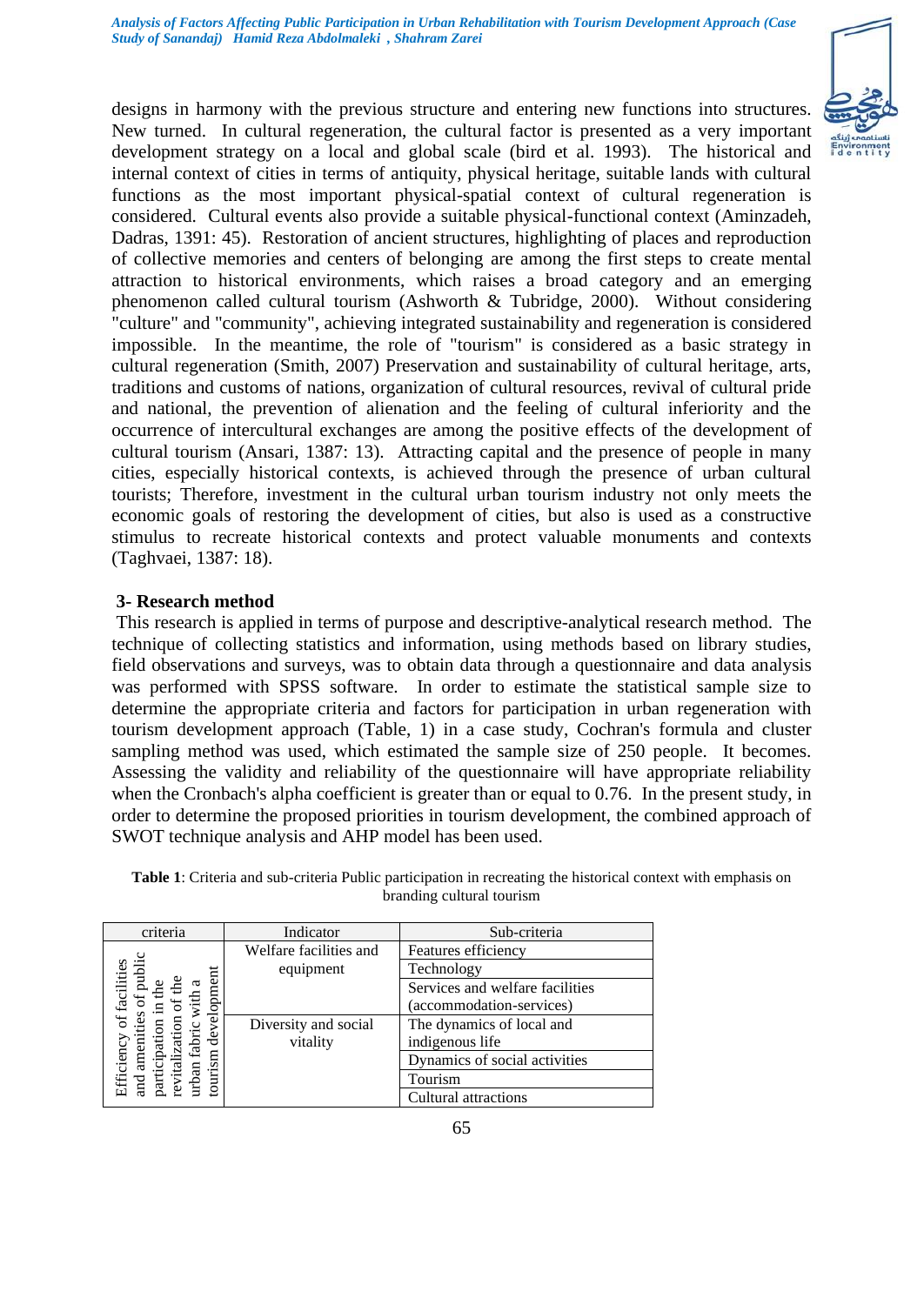

| Distinction and identity | Preserving social and indigenous<br>characters |
|--------------------------|------------------------------------------------|
|                          | <b>Historical identity</b>                     |
|                          | Spiritual heritage                             |
|                          | Memorable                                      |
|                          | Social assets                                  |

The case study is the central texture of Sanandaj. Neighborhoods such as Jurabad, Qatar Train, Aghazman, Chavarlan Castle, the old part of the city. Residents living in these neighborhoods were also considered as the middle class of the city due to its proximity to the mansions of the city, including the Asif mansion. These neighborhoods are limited from the north to Salahuddin Ayoubi Street, from the south to the city center and the commercial axis of Imam Khomeini Street, from the east to Taleghani Street and Chaharbagh neighborhood and from the west to Shohada Street. In the existing historical documents, the central neighborhoods of the city in the Safavid, Afshari and Qajar periods have been mentioned, all of which indicate the antiquity of these neighborhoods in the city of Sanandaj. These neighborhoods have the potential to become a valuable tourism destination due to the multiplicity of valuable buildings as well as important cultural activities in the field of intervention studied in this study. Value elements and areas are Mushir Divan Mansion, Asef Mansion, Ahmadi House, Juma Bazaar area, Gold sellers, Hajar Khatoon cloth sellers, Organic texture of the neighborhood, Old entrances that meet the criteria of the theoretical literature as follows: Their features are discussed.



**Figure 1:** Location of the study area of Sartoleh in Sanandaj (Source: Bumnegar Consulting Engineers, 2011)

## **5. Discussion and findings**

Investigation and analysis of effective factors of central tissue such as:

- The central magazines maintain their organic texture, have a fine-grained pattern that includes the dominant texture of the collection, except for the old mansions and belonging to wealthy families, the rest have a fine-grained pattern texture. The grain pattern can also be considered as influenced by its topographic condition, which has led to the formation of local passages with a steep slope, which has created a special character in terms of view and perspective.

Axes of local scale (organic) The central neighborhoods are the remnants of the organic axes of the old texture that have a special and unique landscape and structure that makes them unique and also attractive to tourists.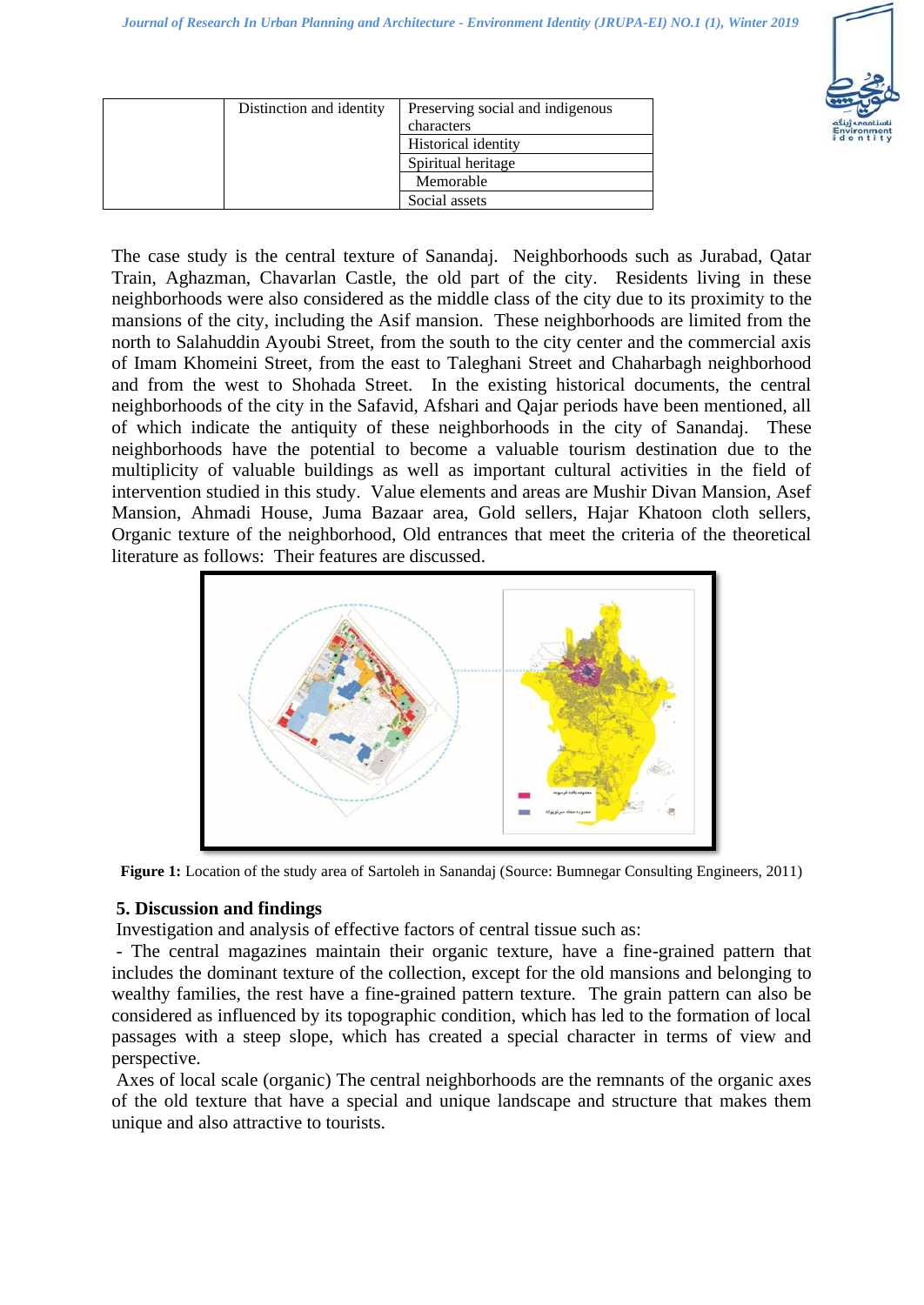

- The center of the neighborhoods as a gathering center of services of local scale and interactive space that provides the possibility of attending and holding ceremonies on a local scale and connects the culture context with the commercial axis and the surrounding context. Existence of significant and historically valuable elements in the field such as Mushir Divan Mansion, Asef and Hajar Khatoon Mansion and undeniable values in the site which is

manifested in the form of body, activity and culture due to the rich history, identity and originality of the place.

-Activity in many areas where indigenous and local activities take place. Such as Hajar Khatoon, cultural and handicraft fields such as backgammon .. and functional cultural and indigenous fields in terms of distinct indigenous values that have the potential to create a specific brand for the place, which is itself a factor in the success of the discussion. Competitiveness between cities is about attracting cultural tourists. The quality of housing in this neighborhood, despite physical and social problems, is still of good quality and provides the possibility of revitalization and recreation of the place with the presence of local residents (Sanandaj worn-out texture improvement and renovation plan, Boom Negar Consulting Engineers, 2011). According to the previous content, it is possible to analyze the effective internal and external factors on public participation in the revitalization of the urban fabric with the approach of tourism development using the SWOT technique:

After extracting the criteria and sub-criteria affecting the public participation of urban context revitalization with the tourism development approach, these criteria and sub-criteria in the central context of the city are analyzed based on the SWOT-AHP matrix. The most important items of analysis are in the form of three categories of criteria of facilities and welfare equipment, diversity and social vitality, distinction and identity.

|                                     | Sub-criteria                                                                        |                                                                                                                                                                                                                                                                                      | <b>Strangeness</b>                                                                                                                                                                                                              | Weakness                                                                                                                                                                                                                                                                                                           |                                                                                                                                                           |  |
|-------------------------------------|-------------------------------------------------------------------------------------|--------------------------------------------------------------------------------------------------------------------------------------------------------------------------------------------------------------------------------------------------------------------------------------|---------------------------------------------------------------------------------------------------------------------------------------------------------------------------------------------------------------------------------|--------------------------------------------------------------------------------------------------------------------------------------------------------------------------------------------------------------------------------------------------------------------------------------------------------------------|-----------------------------------------------------------------------------------------------------------------------------------------------------------|--|
|                                     | Features efficiency                                                                 | S1 Existence of                                                                                                                                                                                                                                                                      | S5 Existence of a                                                                                                                                                                                                               | W1 Lack of                                                                                                                                                                                                                                                                                                         | W4 Visual                                                                                                                                                 |  |
| and equipment<br>Welfare facilities | Technology<br>Services and<br>welfare facilities<br>(accommodation-<br>services)    | elements and<br>signs of urban<br>indicators<br>S <sub>2</sub> Existence of<br>special<br>architectural<br>patterns<br>S <sub>3</sub> Existence of<br>a special and<br>valuable visual<br>corridor<br>S4 Existence of<br>demarcation in<br>old<br>neighborhoods S5<br>Existence of a | series of public<br>spaces at different<br>scales<br>S6 Local scale<br>park (Shohada<br>Park) for<br>temporary<br>accommodation of<br>tourists<br>S7 Existence of<br>periodic and<br>weekly<br>population-<br>absorbing markets | coherence and<br>integration of<br>elements and<br>activities of<br>population-<br>absorbing<br>W <sub>2</sub> Lack of<br>definition and<br>equipment of input<br>areas<br>W3 Physical wear<br>and tear and loss<br>of visual appeal<br>W <sub>4</sub> Visual<br>pollution due to<br>commercial wall<br>extensions | pollution due to<br>commercial wall<br>extensions<br>W <sub>5</sub> Lack of<br>suitable residential<br>uses<br>W6 Lack of<br>diversity in<br>tourism uses |  |
| Diversity                           | The dynamics of<br>local and<br>indigenous life<br>Dynamics of social<br>activities | S8 Existence of<br>traditional<br>workshops and<br>industries<br>S9 Ethnic and                                                                                                                                                                                                       | S <sub>14</sub> The existence<br>of high-interaction<br>business axes<br>S <sub>15</sub> Existence of<br>local market and                                                                                                       | W7 activity Lack<br>of holding<br>traditional rituals<br>and celebrations<br>W8 Lack of                                                                                                                                                                                                                            | W10 Low per<br>capita cultural and<br>entertainment<br>complexes<br>W11 Restrictions                                                                      |  |

| Table 2: Strengths and weaknesses, popular participation in urban regeneration with a tourism development |          |  |
|-----------------------------------------------------------------------------------------------------------|----------|--|
|                                                                                                           | approach |  |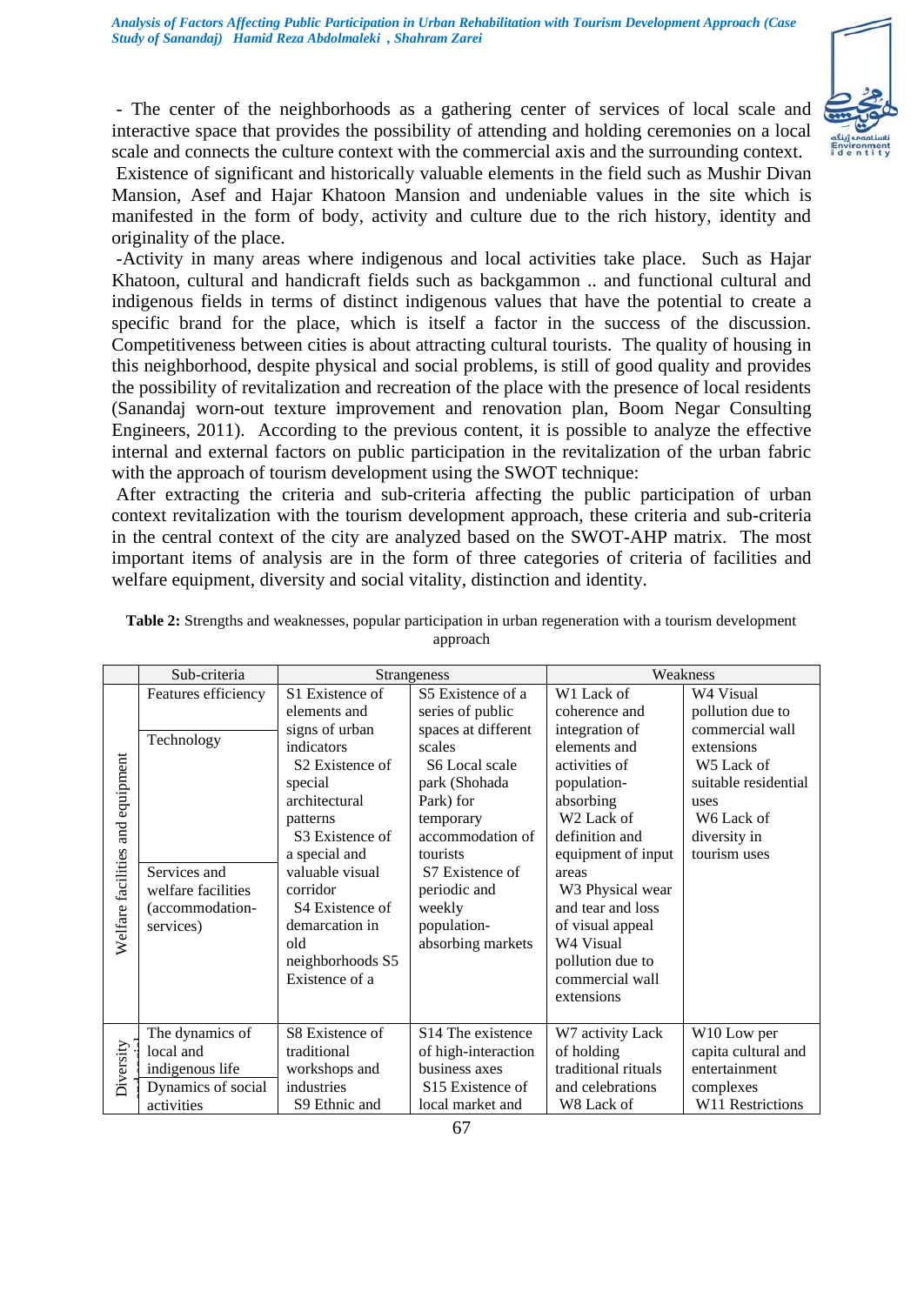

|                          | Tourism<br>Cultural attractions                                                                                              | social diversity<br>S <sub>10</sub> Existence of<br>local culture<br>customs<br>S11 People's<br>participation in<br>the construction<br>of religious<br>buildings<br>S12 The support<br>of some residents<br>of the historical<br>context in<br>preserving the<br>heritage of | related activities<br>S <sub>16</sub> Existence of<br>elements of<br>historical value to<br>attract tourists<br>S17 Character and<br>character range in<br>terms of physical<br>values<br>S <sub>13</sub><br>Communication of<br>the public sphere<br>with the elements<br>$\alpha$ f | cultural and<br>educational<br>programs to<br>increase public<br>acceptance of<br>pedestrianism and<br>community health<br>W9 Introversion<br>of some public<br>space activities                                                        | on interaction in<br>public space at<br>night<br>W12 Impossibility<br>of presence of all<br>persons of<br>different<br>ethnicities and<br>nationalities                                                                                                                         |
|--------------------------|------------------------------------------------------------------------------------------------------------------------------|-------------------------------------------------------------------------------------------------------------------------------------------------------------------------------------------------------------------------------------------------------------------------------|---------------------------------------------------------------------------------------------------------------------------------------------------------------------------------------------------------------------------------------------------------------------------------------|-----------------------------------------------------------------------------------------------------------------------------------------------------------------------------------------------------------------------------------------|---------------------------------------------------------------------------------------------------------------------------------------------------------------------------------------------------------------------------------------------------------------------------------|
| Distinction and identity | Preserving social<br>and indigenous<br>characters<br>Historical identity<br>Spiritual heritage<br>Memorable<br>Social assets | S18 Historical<br>identity of texture<br>S19 Some<br>architectural<br>decoration<br>patterns remain<br>S20 Existence of<br>index elements                                                                                                                                     | S <sub>21</sub> Collective<br>memories of local<br>people<br>S22 Existence of<br>contrast in old<br>urban textures<br>S <sub>23</sub> Existence of<br>belonging and<br>collective<br>memories                                                                                         | W <sub>13</sub> Lack of<br>specific subjective<br>and objective<br>definition for<br>different places in<br>terms of identity<br>W14 Tissue<br>identity distortion<br>over time<br>W <sub>15</sub> Lack of<br>attention to<br>monuments | W <sub>16</sub> Influence of<br>valuable signs by<br>unprofessional<br>construction<br>W <sub>17</sub> Lack of<br>opportunity to<br>create creative<br>buildings due to<br>restrictions and<br>criteria of cultural<br>heritage<br>W18 Introversion<br>of valuable<br>buildings |

### **Table 3:** Opportunity and threat points, public participation in urban regeneration with tourism development approach

|                    | Sub-criteria         | Opportunity                     |                                   | Treat                      |                              |  |
|--------------------|----------------------|---------------------------------|-----------------------------------|----------------------------|------------------------------|--|
|                    | Features efficiency  | O1 Opportunity to               | O <sub>3</sub><br>of<br>Existence | T1 Disorder of             | T <sub>3</sub> Lack of       |  |
|                    |                      | strengthen<br>the               | numerous<br>and                   | neighborhood               | response to the              |  |
|                    |                      | border<br>of                    | valuable entrances                | appearance                 | needs of residents           |  |
|                    | Technology           | neighborhoods with              | sign<br>and<br>a<br>as            | T <sub>2</sub> Threatening | and tourists                 |  |
| and equipment      |                      | historical value                | characteristic<br>of              | of public spaces           | T <sub>4</sub> Inability and |  |
|                    |                      | O <sub>2</sub><br>city-specific | texture                           | by profiteering            | lack of authority to         |  |
|                    |                      | mental image that               | O <sub>4</sub> Existence of a     | approaches                 | raise the standards          |  |
| Welfare facilities |                      | makes it enjoyable              | <b>Grand Mosque</b>               |                            | of tourism                   |  |
|                    |                      | for visitors                    | and mosques and                   |                            | facilities and               |  |
|                    |                      |                                 | holy places in                    |                            | services                     |  |
|                    | Services and         |                                 | order to create a                 |                            |                              |  |
|                    | welfare facilities   |                                 | network of spaces                 |                            |                              |  |
|                    | (accommodation-      |                                 | that enhance                      |                            |                              |  |
|                    | services)            |                                 | social interactions               |                            |                              |  |
|                    | The dynamics of      | O5 Create a creative            | O10 Existence of                  | T5<br>Burnout<br>and       | T7 Lack of                   |  |
|                    | local and            | and dynamic                     | neighborhood                      | neglect<br>of              | cultural and                 |  |
| social             | indigenous life      | environment                     | centers<br>as                     | buildings,<br>which        | artistic institutions        |  |
|                    | Dynamics of          | Existence<br>of<br>O6           | interactive nodes                 | reduces<br>the             | to enhance the               |  |
| Diversity and      | social activities    | main and dynamic                | Use<br>O11<br>of                  | of<br>vitality<br>the      | unique cultural              |  |
|                    | Tourism              | transitions<br>to               | climatic                          | space.                     | features of the              |  |
|                    | Cultural attractions | tissue<br>increase              | conditions                        | T6 Decline of              | environment                  |  |
|                    |                      | dynamics                        | O12 Existence of                  | permanent                  | T8 Allocate                  |  |
|                    |                      | Existence<br>O7<br>of           | activity<br>groups                | residence in some          | spaces with high             |  |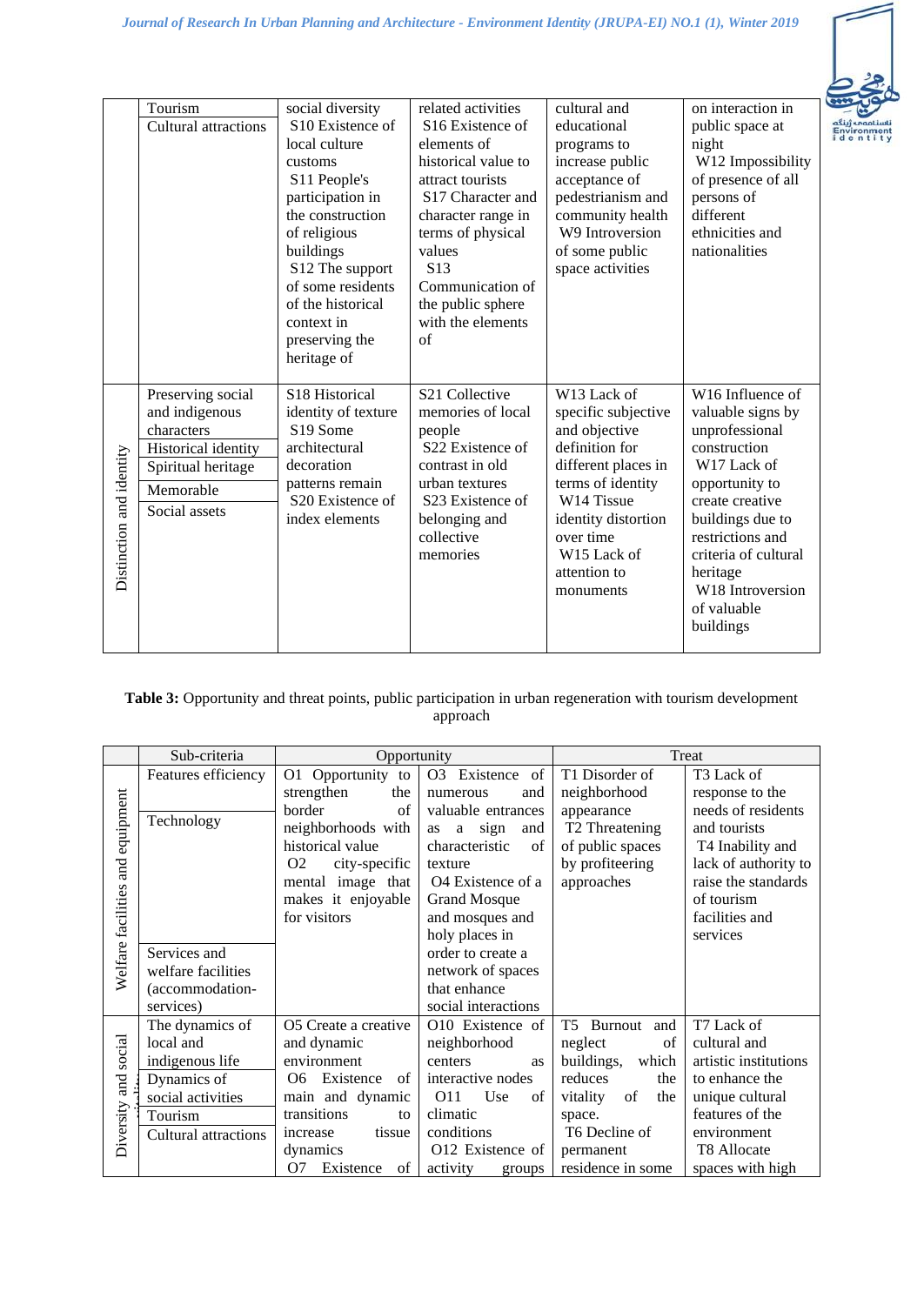|                          |                                                                                                                              | opportunities<br>to<br>display and express<br>valuable indigenous<br>arts and architecture<br>O <sub>9</sub><br>Strengthen<br>historical attractions<br>and boost tourism                                                                                                         | such as markets<br>for<br>tourism-<br>oriented dynamics<br>O13 General<br>Acceptability                                                                                                                     | areas that will<br>change the vitality<br>and life of the site                                                                                                                                                                                                                                                                   | potential for<br>parking<br>T9 Fading<br>people's<br>communication<br>and mental image<br>of historical<br>elements of<br>texture |
|--------------------------|------------------------------------------------------------------------------------------------------------------------------|-----------------------------------------------------------------------------------------------------------------------------------------------------------------------------------------------------------------------------------------------------------------------------------|-------------------------------------------------------------------------------------------------------------------------------------------------------------------------------------------------------------|----------------------------------------------------------------------------------------------------------------------------------------------------------------------------------------------------------------------------------------------------------------------------------------------------------------------------------|-----------------------------------------------------------------------------------------------------------------------------------|
| Distinction and identity | Preserving social<br>and indigenous<br>characters<br>Historical identity<br>Spiritual heritage<br>Memorable<br>Social assets | of<br>O <sub>14</sub> Existence<br>indigenous<br>artists<br>who strengthen the<br>identity of the city<br>through their<br>art<br>and the<br>of<br>use<br>indigenous<br>elements<br>O15 Restoration of<br>historical<br>monuments in the<br>context as<br>identifying<br>elements | O16<br>Opportunity<br>revive<br>the<br>to<br>values of visual<br>indicators<br>O17 Building a<br>place with an<br>identity according<br>to the mental<br>memories and<br>belonging of the<br>people of Baft | T <sub>10</sub><br>of<br>Lack<br>attention to<br>the<br>development<br>opportunities and<br>differentiation of<br>site<br>the<br>and<br>creating a special<br>brand<br>T <sub>11</sub> Lack of<br>attention to<br>opportunities for<br>recreation and<br>restoration of<br>special features in<br>future<br>development<br>plans | T <sub>12</sub><br>Spiritual heritage<br>Memorable<br>Social assets                                                               |

### **6. Analysis of findings from SWOT method in AHP process**

At this stage, after formulating the strengths, weaknesses, opportunities and threats and creating a hierarchical structure of the SWOT matrix with the help of AHP, two-by-two and pairwise comparison of factors in each of the SWOT groups is done separately and through this the most important Priorities are obtained in each group and also based on the categories of public participation on the revitalization of the urban fabric and the development of tourism. These analyzes are presented in the form of Charts 1 and 2 below.





Final weight of weaknesses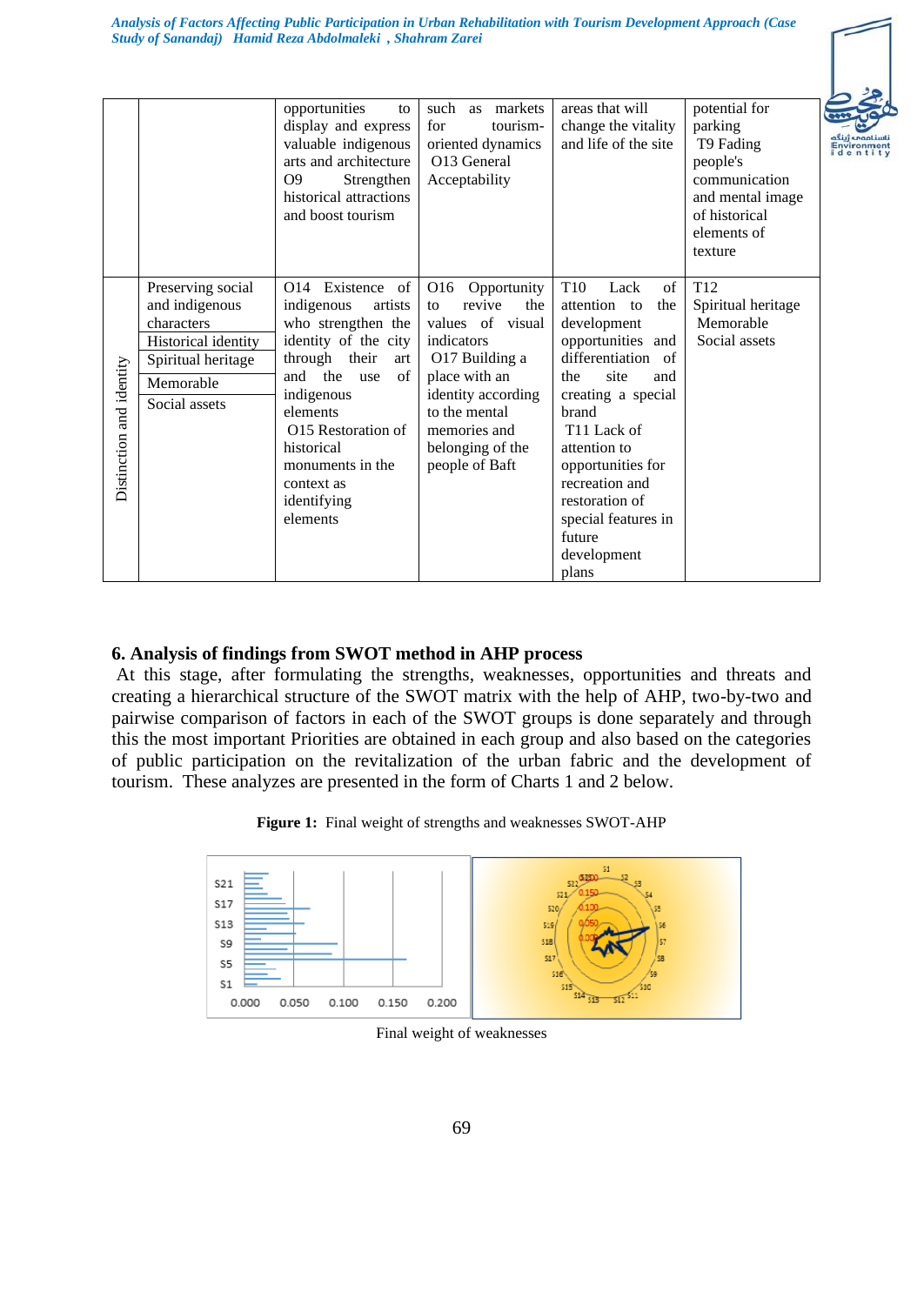







Final weight of threats

**Table 4:** Pair comparison of groups and SWOT-AHP weighting

| <b>SWOT</b>        | <b>Strength</b> | <b>Weakness (W)</b> | Opportunity (O) | Threat (T) | <b>Geometric</b> | Wight |
|--------------------|-----------------|---------------------|-----------------|------------|------------------|-------|
|                    | (S)             |                     |                 |            | mean             |       |
| Strength $(S)$     | 1.000           | 0.837               | 2.962           | 0.997      | 1.254            | 0.283 |
| Weakness           | 1.194           | 1.000               | 3.538           | 1.191      | 1.498            | 0.338 |
| W)                 |                 |                     |                 |            |                  |       |
| <b>Opportunity</b> | 0.338           | 0.280               | 1.000           | 0.337      | 0.422            | 0.095 |
| <b>(O)</b>         |                 |                     |                 |            |                  |       |
| Threat (T)         | 1.003           | 0.840               | 2.970           | 1.000      | 1.257            | 0.248 |
|                    |                 |                     |                 |            | 4.432            |       |

# **7. Results of data analysis**

The most important priorities obtained are listed in Table (4) that among the 72 factors introduced in SWOT for urban regeneration, 20 factors with the highest coefficient of importance were selected. According to the final priorities of SWOT factors, the factors of the group of weaknesses have the first priority, which means that in presenting strategies for public participation in tourism development, more than other factors should be considered.

Based on what was obtained from the analysis of pairwise comparisons of factors, Figure (1,2). The criterion of diversity and social vitality has the first priority in the loss and development of tourism, and then there are the criteria of differentiation and identity, facilities and amenities, these priorities will be considered in presenting strategies.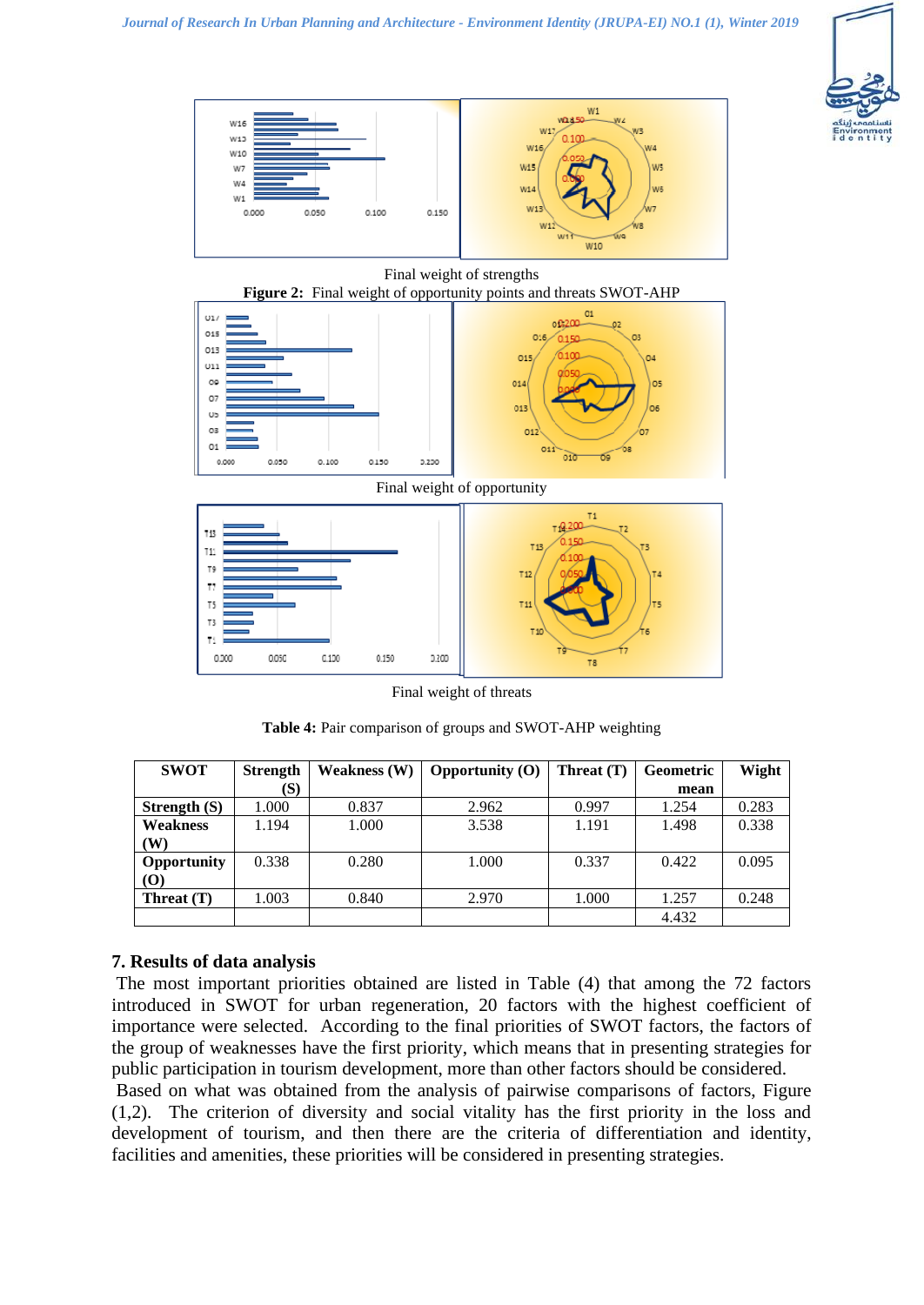

After performing the above steps, external analysis (external environment (and internal analysis) of the internal environment is a prerequisite for formulating a strategy based on the SWOT-AHP method. Assigning a score between 1 and 4 to each key success factor in terms of its impact on strategic success indicates that in the internal factors the weight of the group of weaknesses is more than the strengths and in the effective factors of weight (Existence of unused spaces and local scale park (Martyrs Park) for temporary accommodation of tourists, Existence of elements of historical value to attract tourists) and (Introversion of some activities of public spaces that reduce their prosperity, Restriction of interaction in public space at night ) And in the group of threats have more weight than the group of opportunities and in effective factors (creating a creative and dynamic environment, the existence of main and dynamic transitions to increase the dynamics of the texture) and (confusion of neighborhood appearance, lack of attention to development opportunities and differentiation Site and brand creation) have been important.

According to Figure (3), this matrix has two main dimensions. The sum of the final scores of the matrix evaluating the factors affecting public participation in recreating the historical context with emphasis on branding cultural tourism is shown on the X axis and the sum of the final scores of the matrix evaluating external factors affecting the Y axis is shown. . Considering that the final score of internal factors is equal to 1.186 and the final score of external factors is equal to 1.268, with a total of 2.454; To show that there is weakness in internal factors and the set of points is in Figure (3), so it is necessary to use defensive strategies. Because the central context of Sanandaj for public participation in the revitalization of urban context with the development of tourism It has not been able to make good use of external opportunities and avoid threats.

|           | Group    | <b>Factors</b>  | Group<br>weight | Intragroup<br>weight | Final<br>weight | Normalized | Score  | Score<br>weight | Rank |
|-----------|----------|-----------------|-----------------|----------------------|-----------------|------------|--------|-----------------|------|
|           |          | S <sub>6</sub>  |                 | 0.164                | 0.046           | 0.075      | 4.000  | 0.229           |      |
|           |          | S8              |                 | 0.096                | 0.027           | 0.043      | 3.5000 | 0.151           | 2    |
|           | strength | S7              | 0.283           | 0.089                | 0.025           | 0.041      | 3.700  | 0.150           | 3    |
|           |          | S <sub>16</sub> |                 | 0.066                | 0.019           | 0.030      | 4.000  | 0.121           | 4    |
| <b>FE</b> |          | S <sub>13</sub> |                 | 0.061                | 0.017           | 0.028      | 4.000  | 0.111           | 5    |
|           |          | W9              |                 | 0.107                | 0.036           | 0.058      | 1.000  | 0.058           | 6    |
|           |          | W13             |                 | 0.092                | 0.031           | 0.050      | 1.500  | 0.075           | 7    |
|           | Weakness | W11             | 0.338           | 0.079                | 0.027           | 0.043      | 1.700  | 0.072           | 8    |
|           |          | W <sub>15</sub> |                 | 0.069                | 0.023           | 0.038      | 2.000  | 0.075           | 9    |
|           |          | W16             |                 | 0.067                | 0.023           | 0.037      | 2.000  | 0.073           | 10   |
|           |          |                 |                 |                      |                 |            |        | 1.186           |      |

**Table 5:** Internal environment analysis based on IFE internal factor evaluation matrix

**Table 6:** External environment analysis based on the EFE external factors evaluation matrix

| G) | Group       | Factors | Group<br>weight | Intragroup<br>weight | Final<br>weight | Normalized | Score | Score<br>weight | Rank |
|----|-------------|---------|-----------------|----------------------|-----------------|------------|-------|-----------------|------|
| Œ  |             | O5      |                 | 0.150                | 0.014           | 0.038      | 4.000 | 0.151           |      |
| Ē. | Opportunity | Ο6      | 0.095           | 0.125                | 0.012           | 0.031      | 3.900 | 0.122           |      |
|    |             | О13     |                 | 0.124                | 0.012           | 0.031      | 3.000 | 0.093           |      |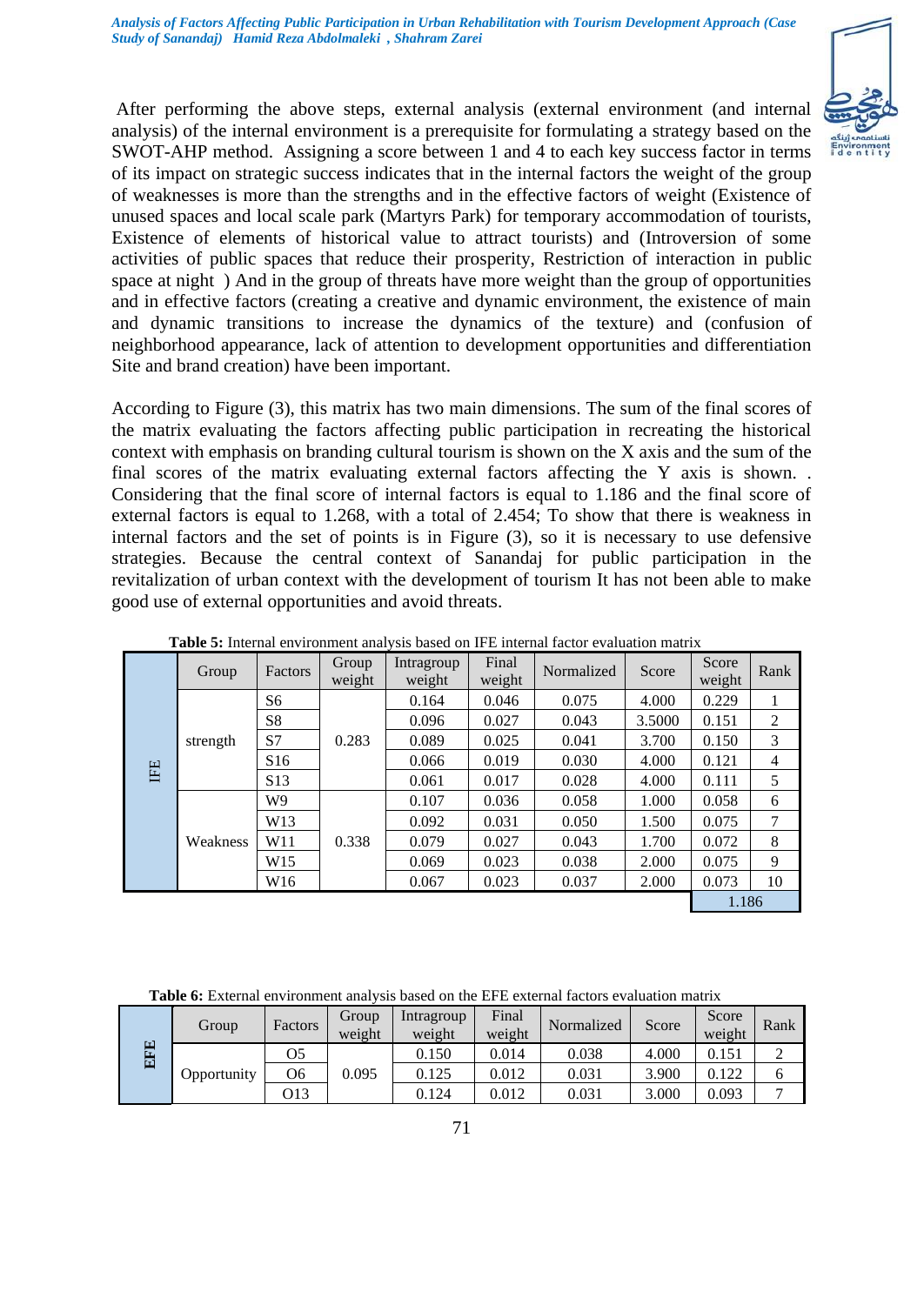

|       | O <sub>7</sub>  |       | 0.096 | 0.009 | 0.024 | 3.400 | 0.082 | 8  |
|-------|-----------------|-------|-------|-------|-------|-------|-------|----|
|       | O8              |       | 0.073 | 0.007 | 0.018 | 4.000 | 0.073 | 10 |
|       | T <sub>11</sub> |       | 0.161 | 0.046 | 0.121 | 2.000 | 0.242 |    |
|       | T <sub>10</sub> |       | 0.117 | 0.033 | 0.088 | 1.500 | 0.132 |    |
| Treat | T7              | 0.284 | 0.109 | 0.031 | 0.082 | 1.800 | 0.147 | 4  |
|       | T8              |       | 0.105 | 0.030 | 0.078 | 1.000 | 0.078 | 9  |
|       | T1              |       | 0.098 | 0.028 | 0.074 | 2.000 | 0.148 |    |
|       |                 |       |       |       |       |       | 1.268 |    |

**Figure 3:** Internal-external matrix (determining the type of strategy)



| Table 9 - Priorities of factors affecting public participation in the revitalization of the urban fabric with |
|---------------------------------------------------------------------------------------------------------------|
| SWOT-AHP tourism development approach                                                                         |

| <b>SWOT</b>   | Priorities of<br>each group | <b>SWOT's Factors</b> |                                                                                                                     | Intragroup<br>priorities | Final<br>priority | Rank         |
|---------------|-----------------------------|-----------------------|---------------------------------------------------------------------------------------------------------------------|--------------------------|-------------------|--------------|
| strength(S)   | 0.283                       | S <sub>6</sub>        | Existence of unused spaces and local<br>scale park (Shohada Park) for<br>temporary accommodation of tourists        | 0.164                    | 0.04645           | $\mathbf{1}$ |
|               |                             | S8                    | Existence of traditional workshops<br>and handicrafts in the area                                                   | 0.095                    | 0.02680           | 8            |
|               |                             | S7                    | Existence of periodic and weekly<br>markets that attract people in public<br>spaces                                 | 0.089                    | 0.02516           | ٩            |
|               |                             | S16                   | Existence of elements of historical<br>value to attract tourists                                                    | 0.066                    | 0.01872           | 13           |
|               |                             | S <sub>13</sub>       | Relation of the public arena with<br>elements of activities such as the<br><b>Grand Mosque Bazaar</b>               | 0.061                    | 0.01718           | 14           |
| weakness(W)   | 0.338                       | W <sub>9</sub>        | Introversion of some activities of<br>public spaces that reduce their<br>prosperity                                 | 0.107                    | 0.03616           | 3            |
|               |                             | W13                   | Lack of specific mental and objective<br>definitions for different places are<br>contradictory in terms of identity | 0.092                    | 0.03099           | 6            |
|               |                             | W11                   | Limit interaction in public space at<br>night                                                                       | 0.079                    | 0.02673           | 10           |
|               |                             | W15                   | Lack of attention to historical<br>monuments                                                                        | 0.069                    | 0.02338           | 11           |
|               |                             | W16                   | Impact of valuable signs by<br>unprofessional construction                                                          | 0.067                    | 0.02272           | 12           |
| Яq<br>$\circ$ | o S v                       | O <sub>5</sub>        | Create a creative and dynamic<br>environment                                                                        | 0.150                    | 0.01429           | 15           |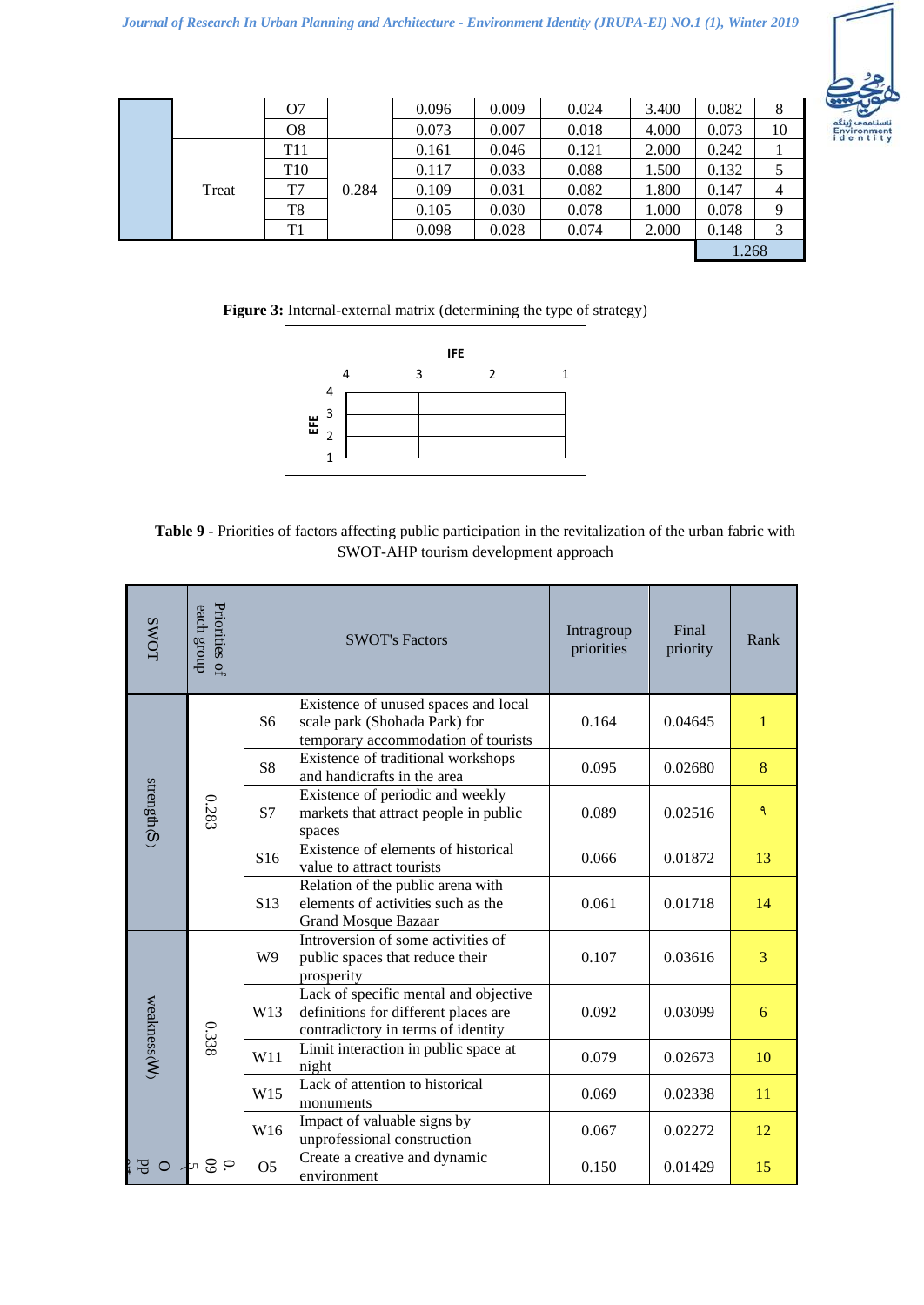

|           |       | O <sub>6</sub>  | Existence of main and dynamic<br>transitions to increase tissue dynamics                                                                              | 0.125 | 0.01185 | 16                       |
|-----------|-------|-----------------|-------------------------------------------------------------------------------------------------------------------------------------------------------|-------|---------|--------------------------|
|           |       | O13             | General acceptance                                                                                                                                    | 0.124 | 0.01173 | 17                       |
|           |       | O7              | Existence of opportunities to display<br>and express indigenous arts and<br>architecture as a valuable urban<br>landscape different from other cities | 0.096 | 0.00915 | 18                       |
|           |       | O <sub>8</sub>  | Opportunity to create centers and<br>centers of activity on various scales                                                                            | 0.073 | 0.00693 | 19                       |
| Threat(T) | 0.284 | T <sub>11</sub> | Lack of attention to opportunities for<br>recreation and revitalization of<br>specific features in future<br>development plans                        | 0.161 | 0.04579 | $\overline{\mathcal{L}}$ |
|           |       | T <sub>10</sub> | Lack of attention to site development<br>and differentiation opportunities and<br>creating a specific brand                                           | 0.117 | 0.03331 | $\overline{4}$           |
|           |       | T7              | Lack of cultural and artistic<br>institutions to strengthen the unique<br>cultural features of the environment                                        | 0.109 | 0.03100 | 5                        |
|           |       | T <sub>8</sub>  | Allocate spaces with high potential in<br>the area to stop cars and threaten<br>opportunities to create interactive<br>spaces                         | 0.105 | 0.02969 | 7                        |
|           |       | T <sub>1</sub>  | Chaos in the appearance of<br>neighborhoods                                                                                                           | 0.098 | 0.02796 |                          |

#### **8. Conclusion**

Considering that the central fabric of the city can enter the cycle of regeneration by injecting components of social identity as an exogenous factor by removing works of historical, cultural and religious foundations and holding many religious and religious ceremonies, and by reviving and using Adapted from the historical structures of the textures to create a more vibrant urban center and a more prosperous economy for the city, it is necessary to use the participation of the people in cultural regeneration in order to develop tourism and thus promote the identity of the historical context. Improving the conditions of the texture, increasing the attachment to the place and the sense of belonging of the residents, as well as increasing the social interactions between the residents and other people of the city and by holding celebrations and ceremonies in the places intended for this purpose in the texture, revive social branding. In this research, first the effective criteria and sub-criteria of public participation in urban regeneration with the approach of tourism development in the central part of the city based on the literature were extracted and then with the help of sustainable place model in the form of three criteria: welfare facilities and diversity, social vitality and differentiation. And identities were categorized. These three criteria and sub-criteria were used for each of them in analyzing the strengths, weaknesses, opportunities and threats of the current situation of the historical fabric of the headwaters and the formation of the swot matrix of the range. In order to adopt appropriate and higher priority strategies in order to achieve the research goal, the value and importance and priority of each of the SWOT-AHP factors obtained were evaluated using the strategic analysis method. The results of this evaluation showed the criterion of diversity. And social vitality, and sub-criteria of research, welfare services and facilities, dynamics of local and indigenous life, tourism, preservation of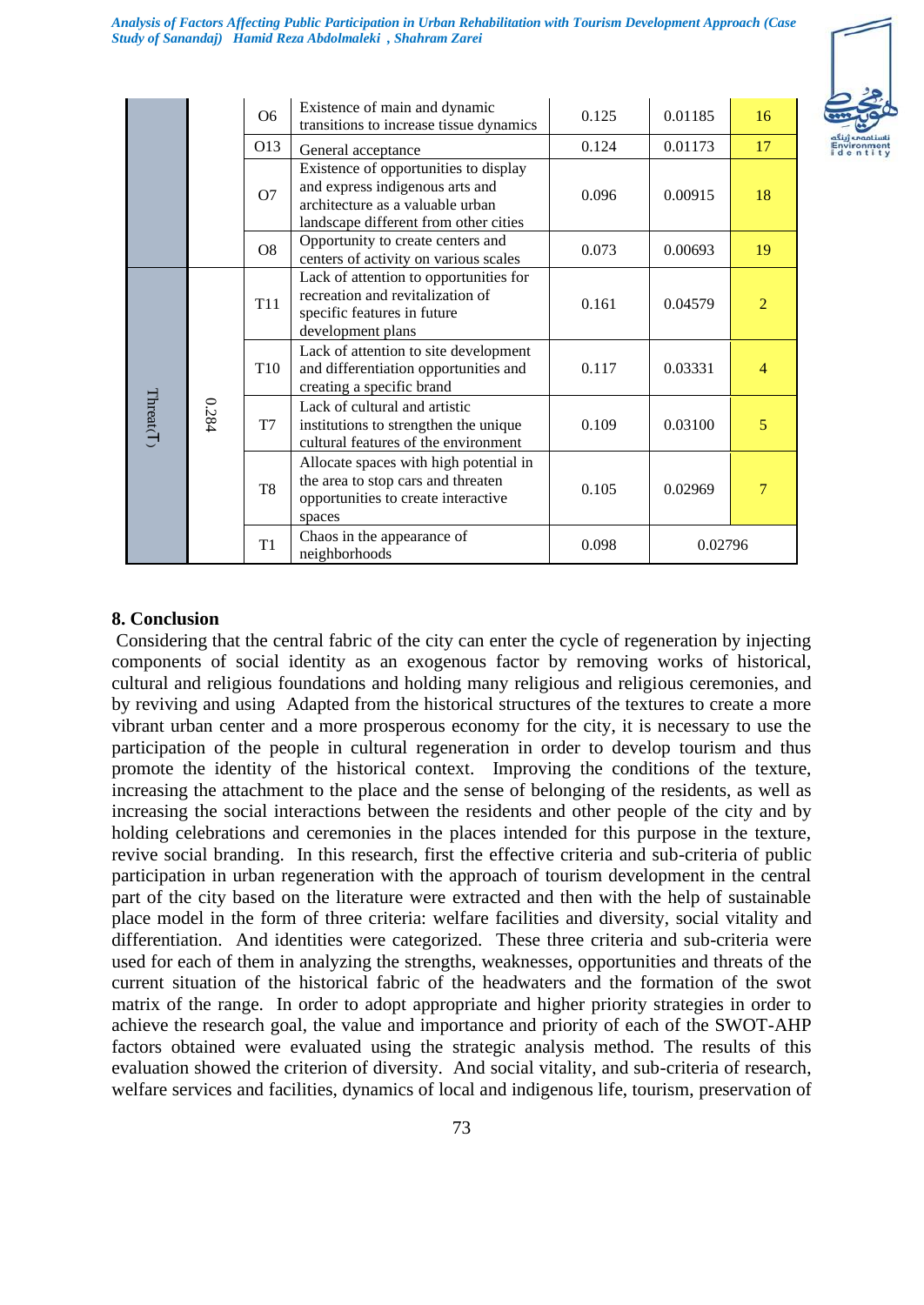

social and indigenous character, social assets have the greatest impact on public participation in revitalizing the urban fabric with a tourism development approach is. In assessing the ingroup priority of SWOT-AHP factors in the group of strengths, attention to the existence of unused spaces for temporary accommodation of tourists, in the group of weaknesses of introversion of some activities of public spaces that reduce their prosperity, in the group of opportunities to create environment Creative and dynamic, in the group of threats, the lack of attention to regeneration opportunities and revival of special features in the future development plan had the highest weight in urban regeneration. In the final prioritization, the group of weaknesses and threats and the adoption of defensive strategies in achieving the goal were identified as having priority, respectively.

#### **9-Sources:**

1 - Aminzadeh, Behnaz; Dadras, Raheleh, (2012), *Culturally Oriented Reconstruction in the Historical Context of Qazvin with Emphasis on Urban Tourism*, Iranian Journal of Architectural Studies, No. 2.

2- Ansari, Seyed Hassan (1) *Cultural Tourism*, Tehran: Samat Publications.

3- Afrakhteh, Hassan, Ahmadi, Atefeh and Afrokhteh, Roshanak. (2015) "*Presenting the optimal model of urban worn-out tissue management using multi-criteria decision analysis methods (case: Sartpooleh neighborhood of Sanandaj)*, National Conference on Worn-out Tissues and Urban History: Challenges and Solutions

4- Babaeifard, Assadollah and, Amin, Heidarian (2015) "*Cultural tourism and sustainable urban development with emphasis on the reconstruction of worn-out historical structures*", National Conference on worn-out and historical urban textures: Challenges and solutions.

- Taghvaei, Mohammad, Akbari, (2008), *Introduction to Urban Tourism Planning and Management*, Isfahan: Payam Alavi.

5. Poorahmad, Ahmad and others (2012) "*Study and analysis of the role of museums in the development of cultural tourism*" Case study: Museums in the east of Mazandaran province ("Journal of Tourism Planning and Development, first year, No. 1.

6- Papli Yazdi, Mohammad Hossein, Mehdi Saghaei, (2012), "*Tourism) Nature and Concepts*", Tehran, Samat Publications.

7- Forouzani, Mohammad Ebrahim (2012): "*Creative Pole, Strategy for Recreating the Historic Center of the City*" Special Issue of Tehran Center for Studies and Planning, Manzar No. 177.

8- Poorahmad Ahmad, Habibi Kiomars, Farmer Mahnaz (2010): "*Evolution of the concept of urban regeneration as a new approach in worn-out urban contexts*" Quarterly Journal of Islamic Iranian City Studies.

9- Hamidifard, Mohsen, Shia, Ismail (2013), *A Study of Factors Affecting Urban Remembrance - A Sample Study of the Central Texture of Qazvin*. National Conference on New Theories in Architecture and Urban Planning, p.15.

10- My left, David (2005), *The creation of neighborhoods and places in human environments.* Translated by Manouchehr Tabibian and Shahrzad Faryadi, University of Tehran Press, Tehran.

11- Khasto, Maryam (2009), *A Study of Factors Affecting the Vitality of Urban Space and Designing a Living Urban Space Based on the Concept of Pedestrian Shopping Center (Case Study of Sattarkhan St., Tehran, between Sadeghieh 1st and 2nd Squares)* Qazvin Islamic Azad Branch.

12- Sepehrnia. (1390). "*Study of the role of globalization in the formation" "Cultural specificities*". Strategic Studies in Public Policy, 2 (5), 121-144.

13- Shirmohammadi, Shahram; Motalebi, Ghasem, Heidari, Shahin (2015), *A reading of the position and role of architectural branding on urban competitiveness in global cities*, Quarterly Journal of Urban Management, Volume 4, Number 40; 206.

Shafiee Dastjerdi, Massoud (2015): "*Modeling the location method in the reconstruction of dilapidated urban neighborhoods Case study: Zeinabieh area of Isfahan*, Quarterly Journal of Urban Economics and Management, No. 12.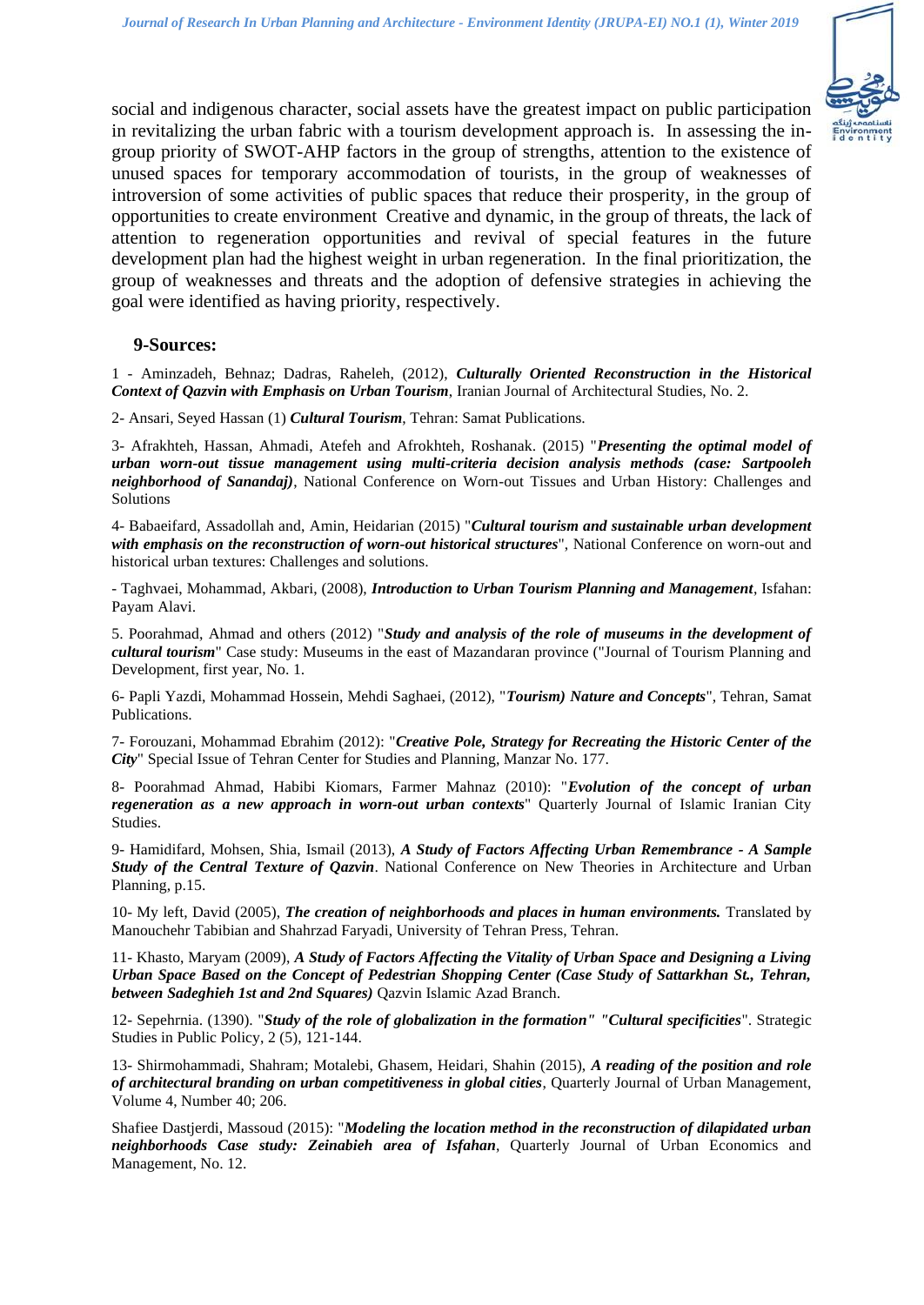

14- Sahizadeh, Mahshid, Mohammad Saeed Izadi, (2004) "*Conservation and Development: Two complementary or opposite approaches?*", Abadi Quarterly, No. 3.

15- Safdari Sima, Pourjafar Mohammad Reza, Ranjbar Ehsan (2014): "*Recreating the culture of the foundation for promoting cultural interactions Case study: The historical context of Mashhad*, Haft Shahr No. 48-47.

16- Flamaki, Mohammad Mansour, (2005) "*Urban Renovation and Improvement"* Samat Publications, Tehran.

17-Technical, Venus; Mohammad nejad Ali (2010), *The Role of Urban Management in Tourism Development Case Study: Ramsar Cit*y, Quarterly Journal of Tourism Management Studies, Allameh Tabatabaei University, No. (11) 15.

18- Fani, Zohreh, and Sadeghi, Yadollah (2009) *Empowerment of Marginalized Residents in the Process of Improvement and Renovation of Urban Dilapidated Texture*, Geography of Amayesh Quarterly, No. 7. p.61.

19-Flamki, Mohammad Mahdi (1384). *Revitalization of historic buildings and cities*. Fourth Edition, Tehran: University of Tehran Press.

20- Ghasemi Esfahani, Morvarid (1383), *Where are we from? (Identification of residential textures)*, Rozaneh Publications, Tehran.

21-Kazemi, Mehdi, (2011), "*Tourism Management*", Tehran, Samat Publications.

22- Ghaleh Noei, Mahmoud, Moezzi Mehr Tehran, Amir Mohammad, Shakermi, Atefeh (2016) "*Study of the role of culture in the revival of historical sites (with emphasis on the approach of the cultural neighborhood*), Institute of Humanities No. 1.

23- Karroubi, Mehdi, Ahmadizad, Soran, Farshid Pira, Mohammad (2017) "*Recreation of culture-based urban identity to promote cultural tourism in the old context (a case study of part of the historical context of Sanandaj)*" International Conference on Opportunities and Challenges In management, economics and accounting.

24- Lotfi, Sahand (2011) "*Urban Reconstruction of Culture-Based; Reflections on Cultural Themes and Reconstruction Action*" Fine Arts 60-47.

25- Koohifard, (392) *Theoretical study of the concept of neighborhood and the effect of identity on its formation in architecture. National Conference on Architecture, Urban Planning and Sustainable Development with a focus on indigenous architecture to sustainable cities*, Mashhad: Khavaran Higher Education Institute.

26. Michael Hall, Ram Jenkins (2). *Tourism Policy Translated by Seyed Mohammad Arabi and Davood Yazdi.* second edition. Tehran: Cultural Research Office.

27- Movahed, Ali, (2007), *Urban Tourism*, Shahid Chamran University of Ahvaz.

28- Naderian, Zahra (2017), *Recreation of socio-cultural and urban spaces with the aim of promoting the identity of places (Case study: Sang-e Shir Hamedan neighborhood)*, Environmental Studies of Haft Hesar No. 19 / Year 6, pp. 87-96.

29- Yazdani Mohammad Hassan, Hazari Safieh, Dehzadeh Zadeh Parvin (1396), *Recreating worn-out urban structures with a sustainable tourism approach by combining strategic planning and network analysis models (ANP-SWOT Case study: Khoy worn-out texture)*, Urban tourism Volume 4, Number 1.

30- Awasthi, D. (2011). "*Approaches to Entrepreneurship Development: The IndianExperience*", Journal of Global Entrepreneurship Research, 2(1): 107-123.

31-Ashworth, G., & Kavaratzis, M. (2004) *Beyond the logo: Brand management for cities.* Journal of Brand.Management, 61(8), 40-36.

32-Avraham, E (2004), *Media strategies for improving an unfavorable city image Cities*, Vol.21, No6. 471– 479.

33-Avraham, E., & Ketter, E. (2008). *Media Strategies for Marketing Places in Crisis: Improving**the Image of Cities, Countries, and Tourist Destinations*. Butterworth Heinemann.p.15.

34- Authenticity. (2008), *creative city planning framework a supporting document to the agenda for prosperity: prospectus for a great city, prepared for the city of Toront*o.